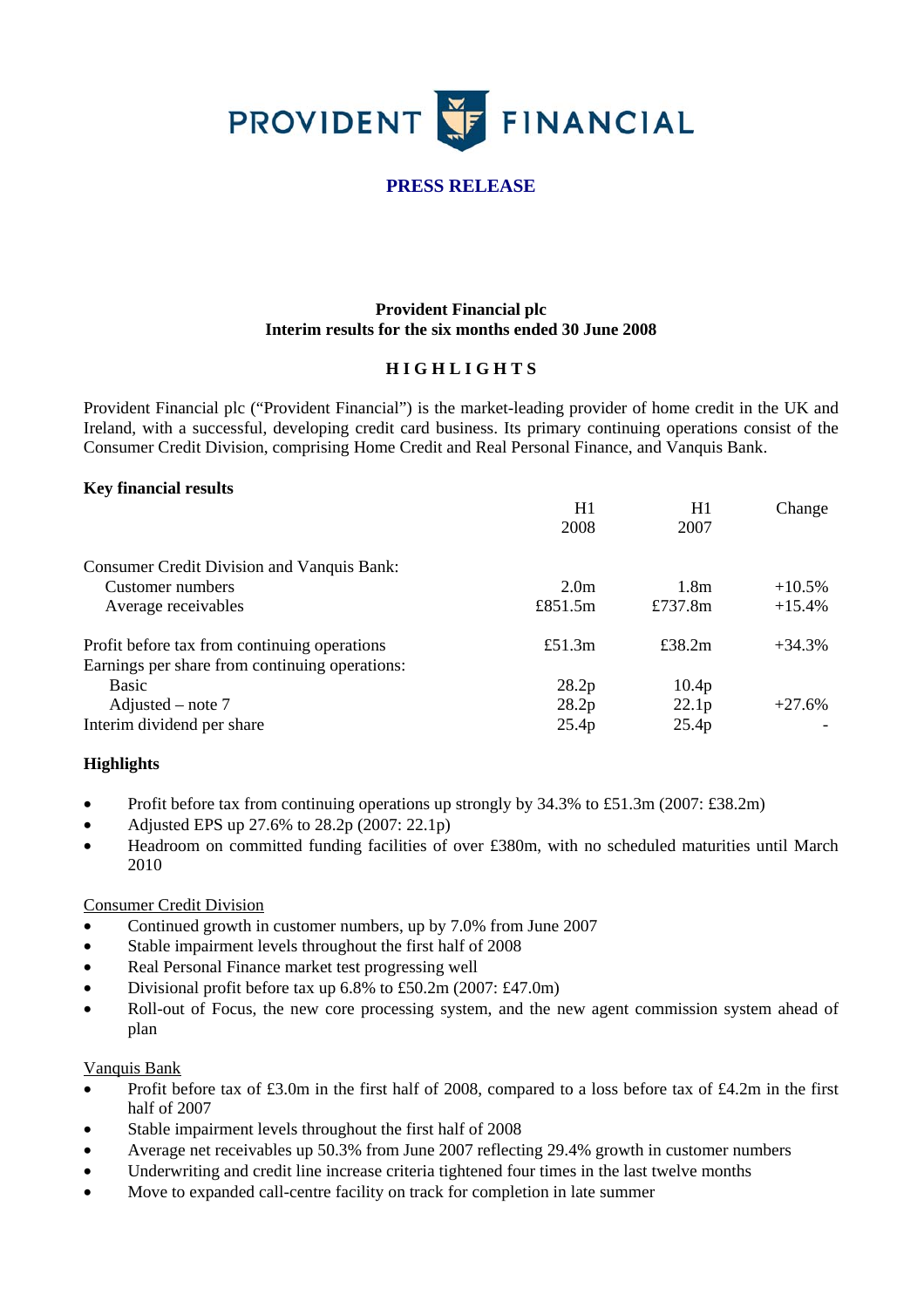## **Peter Crook, Chief Executive of Provident Financial, commented:**

"I am pleased to report a strong set of half-year results. We have continued to expand customer numbers in both businesses and our responsible approach to lending means that this growth is both sound and profitable.

"Whilst market conditions in the UK non-standard lending market continue to be favourable, we have been responding to the pressure on household incomes from price inflation and a weakening economy. Our decision to be increasingly cautious in our approach to granting new credit over the last 12 months has resulted in the group's businesses delivering high-quality customer and profit growth. The group's strong funding position leaves it well placed to continue doing so through the second half of 2008."

| <b>Enquiries:</b>                    | Today         | <b>Thereafter</b> |
|--------------------------------------|---------------|-------------------|
| Media                                |               |                   |
| David Stevenson, Provident Financial | 020 7404 5959 | 01274 731111      |
| Nigel Prideaux, Brunswick            | 020 7404 5959 | 020 7404 5959     |
| <b>Investor Relations</b>            |               |                   |
| Stuart Caldwell, Provident Financial | 020 7404 5959 | 01274 731111      |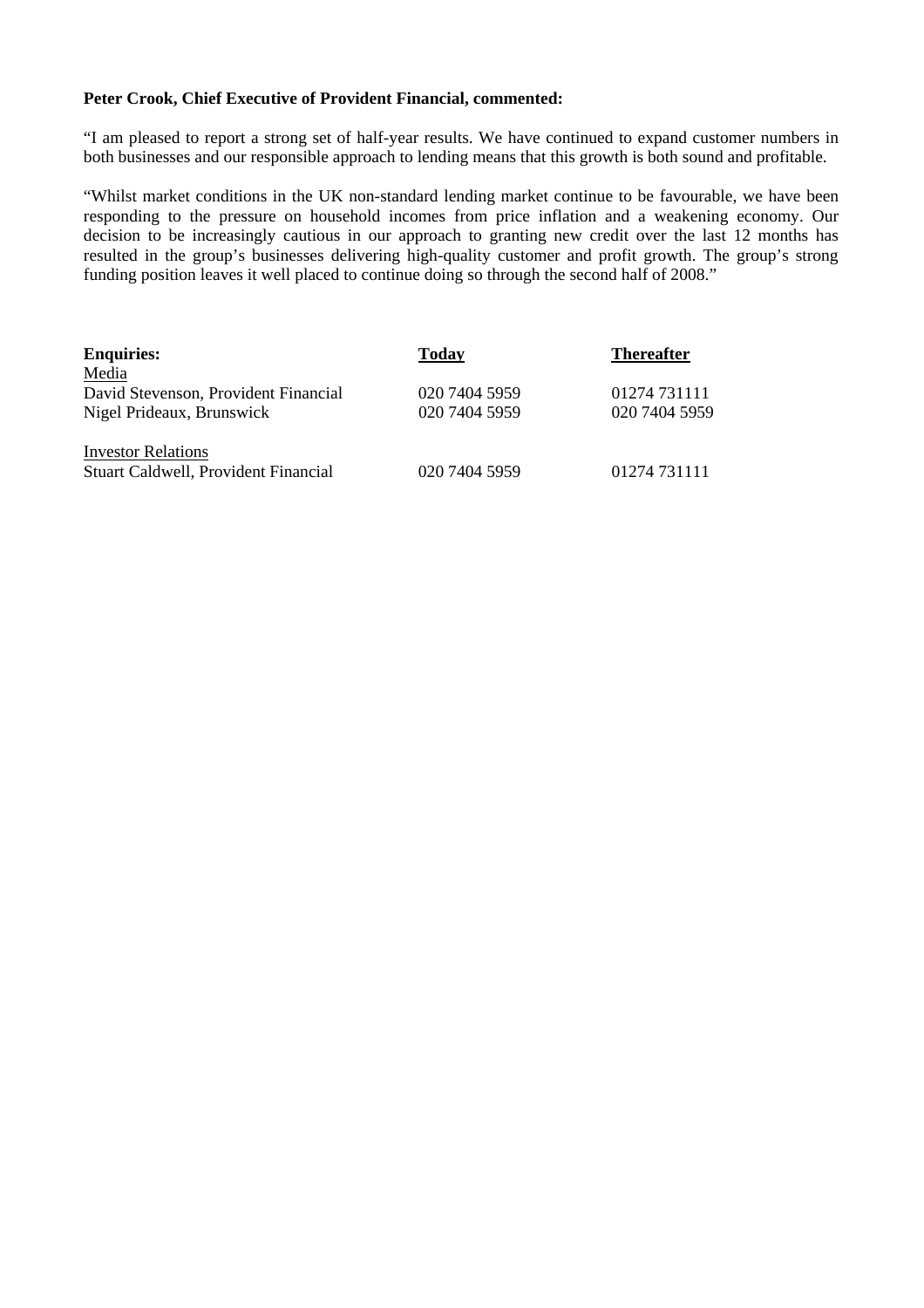### **Interim management report**

#### Group results

The group has delivered strong results for the first half of 2008. Growth in both customer numbers and in profits has been achieved whilst maintaining a stable arrears profile and adopting an increasingly cautious approach to the granting of new credit to customers, who are experiencing ongoing pressure on their incomes from the rise in food, fuel and utility bills.

Profit before tax from continuing operations was up 34.3% to £51.3m (2007: £38.2m) and adjusted earnings per share was up 27.6% to 28.2p (2007: 22.1p).

The group's funding and liquidity positions remain strong, with its balance sheet showing modest gearing in comparison to its bank covenants and a significant surplus of regulatory capital. Undrawn committed bank facilities of over £380m, with no scheduled maturities until March 2010, are ample for the group to execute in full its internal growth plans.

The interim dividend is maintained at 25.4p per share (2007: 25.4p) reflecting the company's policy set out at the time of the demerger to at least maintain a full year payment of 63.5p per share whilst moving to a target payout ratio of 80% of post-tax profit in the medium term.

#### Market conditions

The pressure from price inflation on UK households with below average incomes, which has been present for over two years, has continued during 2008 and remains the most important influence on lending decisions. The level of indebtedness amongst the non-standard consumers served by the group's businesses remains relatively low because they have limited access to other forms of credit and the vast majority do not have mortgages. Consequently, the impact of interest rate rises on customers' disposable incomes is limited. The modest rise in UK unemployment in recent months had no discernible impact on the group's customer base during the first half of the year. However, inflationary pressures and the outlook for unemployment have had a strong influence on the cautious stance taken by management over the past year in extending new credit to customers.

Mainstream credit providers continue to tighten their lending criteria, reflecting the prospects of a worsening economic environment and, in some cases, to manage their own liquidity constraints. The past year has also seen a number of near-prime and non-standard unsecured lenders and credit card issuers heavily constrain their lending or withdraw from the market. These are favourable market conditions for Provident Financial which, when combined with the effectiveness of the group's marketing strategies and its strong capital base. is resulting in a significant increase in the flow of applications for the group's credit products. However, volumes of new business written have been consistently moderated by management through greater selectivity and tighter underwriting, which has demonstrably benefited the arrears profile in both of the group's main businesses.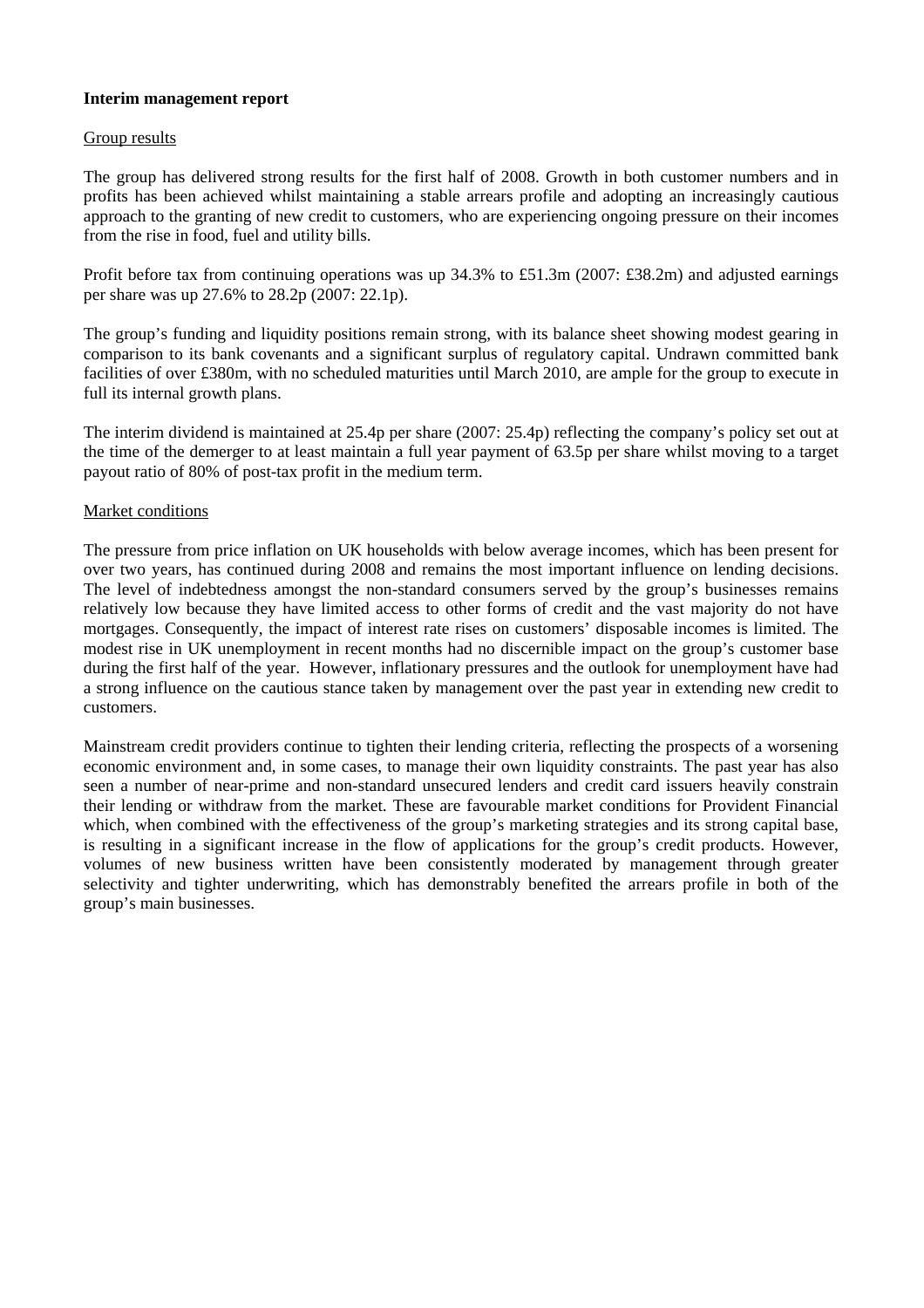## Consumer Credit Division

|                              | Six months ended 30 June |             |        |
|------------------------------|--------------------------|-------------|--------|
|                              | 2008                     | 2007        | Change |
|                              | $\pounds$ m              | $\pounds$ m | $\%$   |
| Customers numbers ('000)     | 1,661                    | 1,553       | 7.0    |
| Average customer receivables | 689.5                    | 630.0       | 9.4    |
|                              |                          |             |        |
| Revenue                      | 324.0                    | 292.0       | 11.0   |
| Impairment                   | (121.2)                  | (107.4)     | (12.8) |
| Revenue less impairment      | 202.8                    | 184.6       | 9.9    |
| Impairment % revenue* $(\%)$ | 30.4%                    | 31.0%       |        |
| Costs                        | (134.3)                  | (120.4)     | (11.5) |
| Interest                     | (18.3)                   | (17.2)      | (6.4)  |
| Profit before tax            | 50.2                     | 47.0        | 6.8    |

*\* Impairment as a proportion of revenue for the 12 months ended 30 June* 

The Home Credit business has seen continued growth in customer numbers for two years. A significant element of this growth has resulted from the investment in marketing through new channels such as the internet and direct mail over this period, although favourable market conditions have also led to additional growth in the level of customer applications more recently. Customer numbers grew by 7.0% over the 12 months to the end of June 2008. The growth in the number of good quality, re-servable customers during the second half of 2007, together with the new customer growth during the first half of the current year have combined to produce revenue and receivables growth of 11.0% and 9.4% respectively.

Growth in customer numbers is being deliberately moderated in order to reinforce credit quality and ensure that there is an appropriate balance between sales growth and the collections capacity of the agent force. Agents are taking a cautious approach in assessing affordability in the light of the adverse impact of price inflation on customers' disposable incomes, supported by the credit application and behavioural scoring systems in which the business has invested over the last two years. A good collections performance throughout the first half of the year produced an annualised impairment charge of 30.4% of revenue, an improvement over the same period last year.

The roll-out of the new core accounting and processing system, known as Focus, is progressing ahead of plan and is currently implemented across approximately 80% of the branch network. Focus provides the platform for a series of business improvement initiatives, including the new commission scheme for agents, which is also now being rolled-out following the successful conclusion of the field trials in May.

The market test of Real Personal Finance continues to perform well, with around two-thirds of its customers having had a previous relationship with the Home Credit business. Early business metrics, including credit quality, are encouraging. Real Personal Finance is currently operating in 50 locations. A decision on the pace and scale of a national roll-out is to be taken during the third quarter of the year and is likely to commence in early 2009.

Costs rose by 11.5% compared to the prior year, marginally ahead of revenue growth. This represents higher agents' commission and field staff costs due to a strong collections and business performance, together with planned costs associated with the new Focus platform and the market test of Real Personal Finance.

The Consumer Credit Division generated profit before tax of £50.2m in the first half of 2008, up 6.8% on 2007.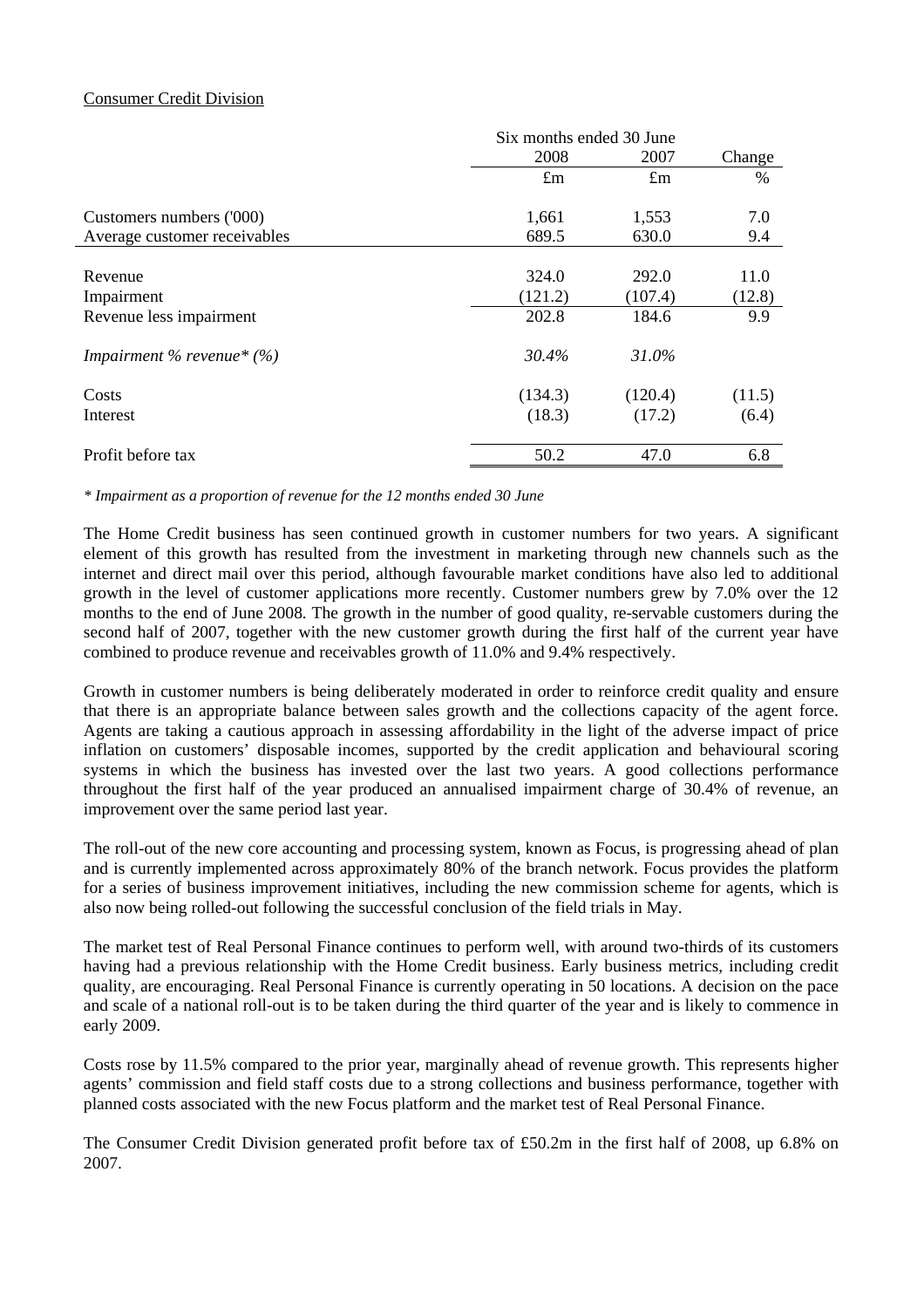# Vanquis Bank

|                              | Six months ended 30 June |             |        |
|------------------------------|--------------------------|-------------|--------|
|                              | 2008                     | 2007        | Change |
|                              | $\pounds$ m              | $\pounds$ m | %      |
| Customers numbers ('000)     | 374                      | 289         | 29.4   |
| Average customer receivables | 162.0                    | 107.8       | 50.3   |
|                              |                          |             |        |
| Revenue                      | 42.9                     | 27.8        | 54.3   |
| Impairment                   | (16.5)                   | (12.8)      | (28.9) |
| Revenue less impairment      | 26.4                     | 15.0        | 76.0   |
| Impairment % revenue* $(%)$  | 36.8%                    | 50.1%       |        |
| Costs                        | (19.2)                   | (16.6)      | (15.7) |
| Interest                     | (4.2)                    | (2.6)       | (61.5) |
| Profit/(loss) before tax     | 3.0                      | (4.2)       | n/a    |

*\* Impairment as a proportion of revenue for the 12 months ended 30 June* 

Vanquis Bank is experiencing an increasingly strong flow of applications from both the internet and direct mail channels. Customer numbers stood at 374,000 at the end of June, up from 316,000 since the year end and showing year-on-year growth of 29.4%. Average net receivables over the six months to June 2008 were £162.0m, up by 50.3% from June 2007, representing both the growth in customer numbers and credit line increases to existing customers who have established a sound payment history. The growth in receivables, together with the re-pricing of the book early in 2007 and ongoing measures to increase the yield on the book, produced revenue growth of 54.3%.

Vanquis Bank is delivering strong growth whilst, at the same time, adopting an increasingly cautious approach to both accepting new business and increasing existing customers' credit lines. Credit criteria have been tightened on four occasions since last summer. Over 70% of new card applications are being declined, and the granting of credit line increases to customers has become significantly more selective. As a result, the credit quality and the arrears profile have improved compared with 12 months ago and have been very stable through the first half of 2008. Annualised impairment as a percentage of revenue reduced to 36.8%, compared with 50.1% a year ago and 39.7% at the end of 2007. At this level, it is in line with the planned on-going level for the business and provides the confidence to pursue growth of the right quality in what has become an underserved market.

Successful partnerships are being developed with several mainstream card issuers, whose declined internet applications are offered a link to Vanquis Bank's own website. There are also active discussions taking place with a number of other major card issuers to explore similar arrangements. In due course it is likely that these relationships will become an important source of profitable new business.

The transition to new premises for Vanquis Bank's call centre in Chatham is progressing well. The new facility will provide the capability to serve up to 750,000 accounts when fully staffed. At the same time, the business is taking the opportunity to upgrade its IT capability to accommodate future growth. These infrastructure changes will be completed later this summer.

Costs increased by 15.7%, significantly less than revenue growth as the business continues to benefit from further increases in scale. Costs in the second half of the year will reflect the move to the new Chatham facility, but the increase will continue to trail revenue growth.

Profit before tax in the first half of 2008 was £3.0m, compared to a loss before tax of £4.2m in the first half of 2007.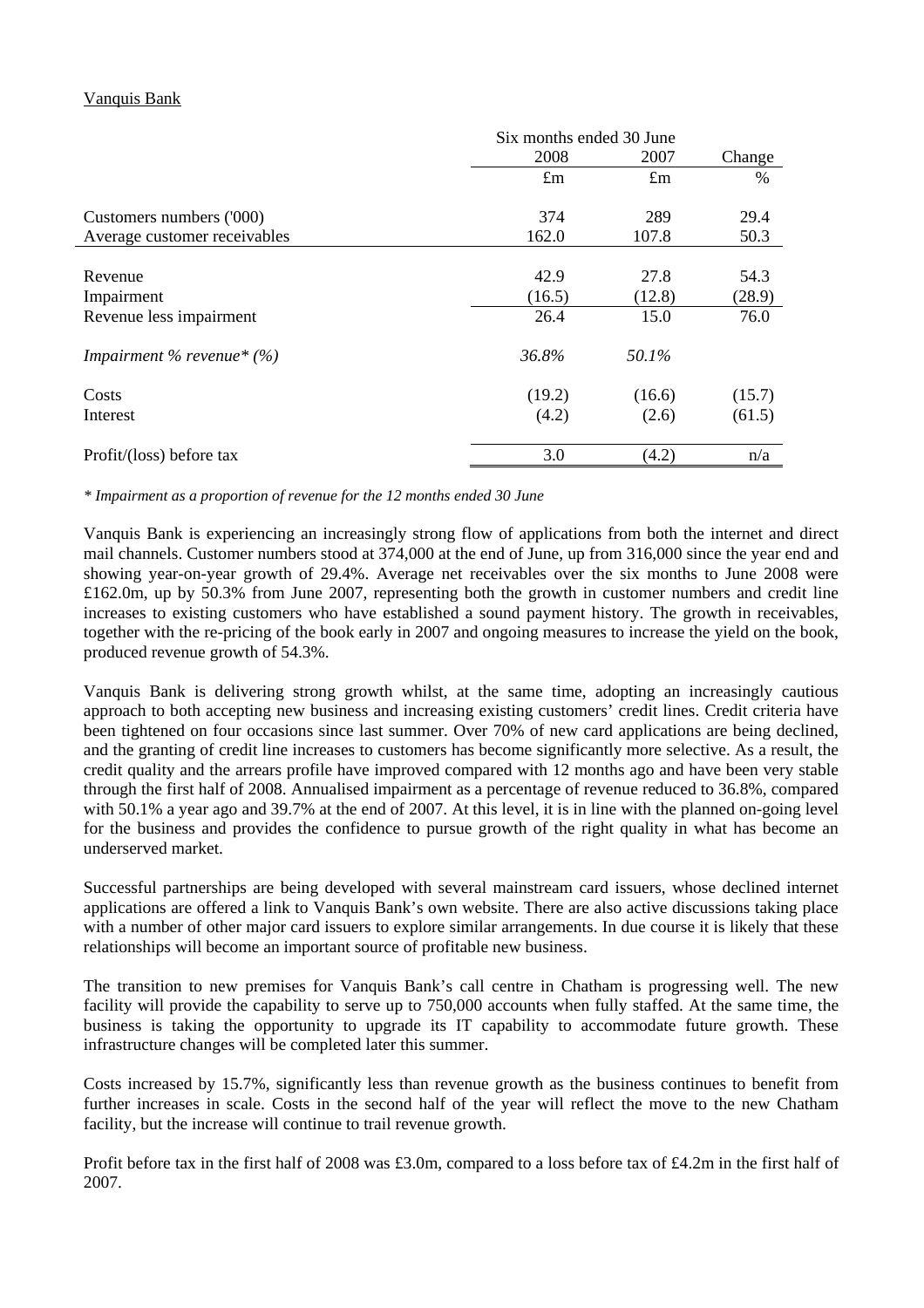## Yes Car Credit

The collect-out of the Yes Car Credit receivables continues to progress well. At the half-year the receivables book stands at £16.3m, down from £33.3m at the end of 2007. The business incurred a loss before tax of £1.0m in the first half of 2008 (2007: loss of £1.2m) and, as previously indicated, the full year loss in 2008 is expected to be in the region of £3.0m. A similar loss is expected in 2009 with full collect-out of the receivables book and the closure of the collections operation expected towards the end of that year.

### Central costs

Central costs in the first half of the year were £1.8m lower than in 2007 as expected following the demerger of International Personal Finance plc. Central interest receivable was £1.8m (2007: £1.1m), in part reflecting the surplus capital currently held by the group. Overall total central costs, after central interest receivable, were £0.9m (2007: £3.4m).

### **Taxation**

The tax rate for the first half of 2008 of 28.5% (2007: 30.1%) is the estimated tax rate for the 2008 financial year and is consistent with the UK corporation tax rate which reduced to 28% in April 2008.

#### Balance sheet

Net assets as at 30 June 2008 were £280.3m. The level of gearing (calculated to exclude the pension scheme asset and the fair value of derivatives, as required under our funding facilities) stood at 2.9 times, compared to the relevant borrowings covenant of 6.0 times. The reported level of capital adequacy stood at 457% of the Pillar I requirement, comfortably in excess of the Interim Internal Capital Guidance set by the FSA.

#### Funding and capital

The group remains strongly funded with around £70m of excess equity capital against its target capital structure and over £380m of undrawn committed debt facilities. There are no scheduled maturities until March 2010 and the group is therefore able to execute in full its internal plans, as well as being able to capitalise on current favourable market conditions.

### Summary and outlook

Our decision to be increasingly cautious in our approach to granting new credit over the last 12 months has resulted in the group's businesses delivering high-quality customer and profit growth. The group's strong funding position leaves it well placed to continue doing so through the second half of 2008.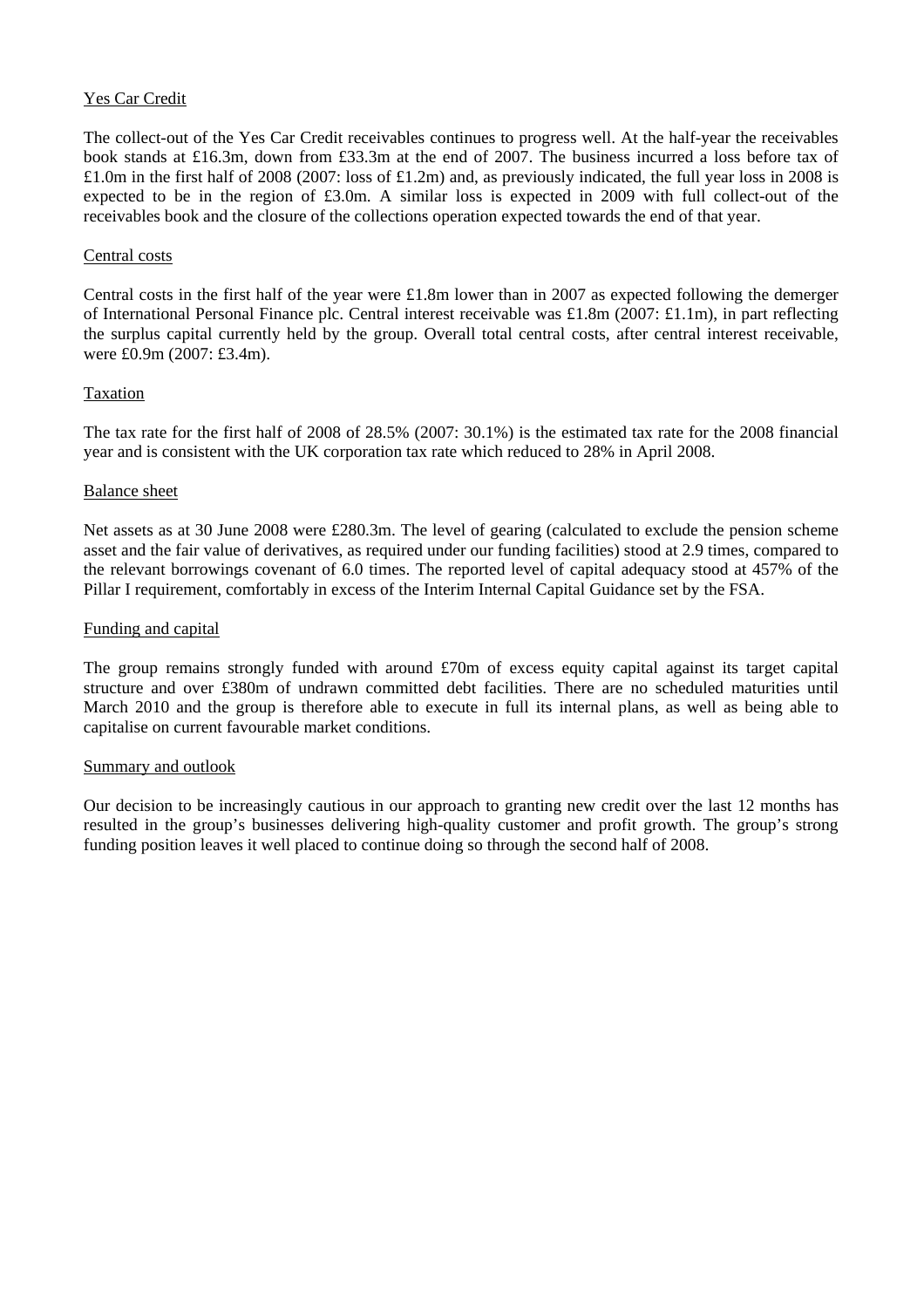#### Principal risks and uncertainties

A full assessment of the principal risks and uncertainties facing the group, together with the controls and processes which are in place to monitor and mitigate those risks where possible, are set out on pages 48 to 51 and 73 to 75 of the 2007 Annual Report and Financial Statements which is available on the company's website, www.providentfinancial.com. The principal risks and uncertainties for the remaining six months of the financial year are discussed below.

#### Credit risk

The current external economic conditions of rising food, fuel and utility prices may create pressure on customers' disposable incomes. In addition, there is the risk of rising unemployment in the UK. These conditions present the risk of increased impairment charges for lenders throughout the financial services sector. The group's two primary businesses, Home Credit and Vanquis Bank, are well placed to manage impairment through challenging economic conditions and mitigate the potential risk.

### Operational risk

The Consumer Credit Division is in the process of a significant change programme which in 2008 includes rolling-out its new core accounts processing system, Focus, and introducing a new commission scheme for agents. As with all projects of this nature, there is a potential risk that there is an adverse effect on business processes or trading performance. The risk has been mitigated by assigning responsibility to a formal project committee, applying a rigorous testing programme in a small number of locations prior to evaluating the project and then adopting a phased roll-out process to minimise potential disruption. To date, the roll-out of the Focus field system and the introduction of the new commission scheme are progressing well.

#### Related party transactions

There have been no changes in the nature of related party transactions as described in note 31 to the 2007 Annual Report and Financial Statements and there have been no new related party transactions which have had a material effect on the financial position or performance of the group in the six months ended 30 June 2008.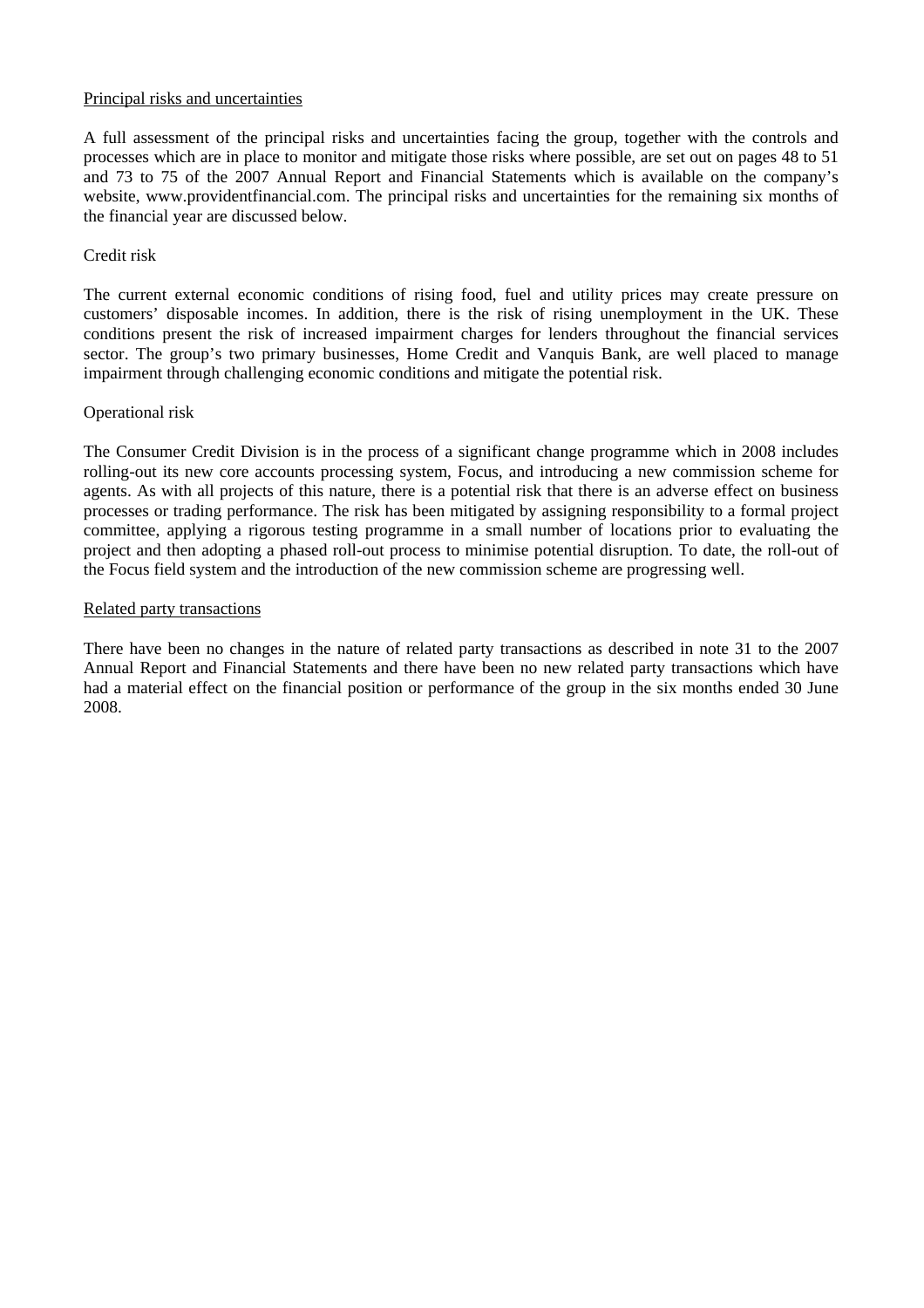# **Condensed consolidated interim financial information**

### **Consolidated income statement**

|                                                                   |                | Six months ended 30 June |             |  |
|-------------------------------------------------------------------|----------------|--------------------------|-------------|--|
|                                                                   | <b>Notes</b>   | 2008                     | 2007        |  |
|                                                                   |                | $\pounds$ m              | $\pounds$ m |  |
| <b>Continuing operations</b>                                      |                |                          |             |  |
| <b>Revenue</b>                                                    | 4              | 370.1                    | 329.8       |  |
| Finance costs                                                     |                | (22.6)                   | (21.1)      |  |
| Operating costs                                                   |                | (204.4)                  | (192.1)     |  |
| Administrative expenses                                           |                | (91.8)                   | (78.4)      |  |
| <b>Total costs</b>                                                |                | (318.8)                  | (291.6)     |  |
| <b>Profit before taxation</b>                                     | 4              | 51.3                     | 38.2        |  |
| Tax charge                                                        | 5              | (14.6)                   | (11.5)      |  |
| Profit after taxation for the period from continuing operations   |                | 36.7                     | 26.7        |  |
| <b>Discontinued operations</b>                                    |                |                          |             |  |
| Profit after taxation for the period from discontinued operations | 6              |                          | 78.0        |  |
| Profit for the period attributable to equity shareholders         | 11             | 36.7                     | 104.7       |  |
|                                                                   |                |                          |             |  |
|                                                                   |                | Six months ended 30 June |             |  |
|                                                                   | <b>Notes</b>   | 2008                     | 2007        |  |
|                                                                   |                | Pence                    | Pence       |  |
| Earnings per share from continuing operations                     |                |                          |             |  |
| <b>Basic</b>                                                      | $\overline{7}$ | 28.2                     | 10.4        |  |
| Diluted                                                           | 7              | 28.1                     | 10.3        |  |
| Earnings per share attributable to equity shareholders            |                |                          |             |  |
| <b>Basic</b>                                                      | 7              | 28.2                     | 40.9        |  |
| Diluted                                                           | 7              | 28.1                     | 40.6        |  |
|                                                                   |                |                          |             |  |
| Dividends per share                                               |                |                          |             |  |
|                                                                   |                |                          |             |  |
| Proposed interim dividend                                         | 8              | 25.4                     | 25.4        |  |

\* The total cost of dividends paid in the period was £50.0m (six months ended 30 June 2007: £56.4m)

# **Consolidated statement of recognised income and expense**

|                                                               |              |             | Six months ended 30 June |  |
|---------------------------------------------------------------|--------------|-------------|--------------------------|--|
|                                                               | <b>Notes</b> | 2008        | 2007                     |  |
|                                                               |              | $\pounds$ m | $\pounds$ m              |  |
| Profit for the period attributable to equity shareholders     | 11           | 36.7        | 104.7                    |  |
| Cash flow hedges:                                             |              |             |                          |  |
| $-$ net fair value gains                                      |              | 11.2        | 1.9                      |  |
| - recycled and reported in profit for the period              |              |             | 2.8                      |  |
| Actuarial (losses)/gains on retirement benefit asset          | 10           | (6.5)       | 51.4                     |  |
| Tax charge on items taken directly to equity                  |              | (1.3)       | (16.8)                   |  |
| Net income recognised directly in equity                      | 11           | 3.4         | 39.3                     |  |
| Total recognised income for the period attributable to equity |              |             |                          |  |
| shareholders                                                  | 11           | 40.1        | 144.0                    |  |
|                                                               |              |             |                          |  |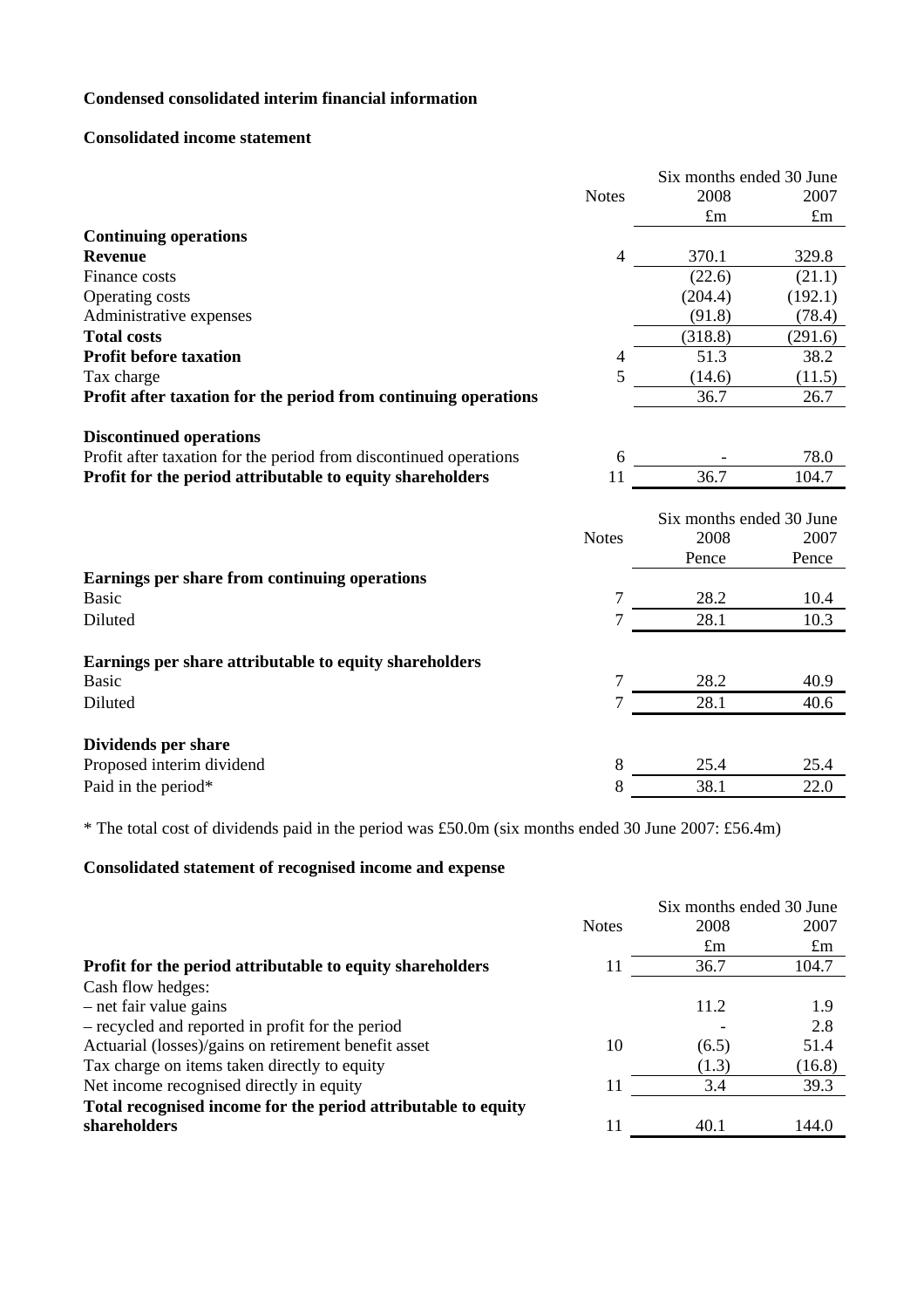# **Consolidated balance sheet**

|                                     |              | 30 June | 31 December | 30 June     |
|-------------------------------------|--------------|---------|-------------|-------------|
|                                     | <b>Notes</b> | 2008    | 2007        | 2007        |
|                                     |              | £m      | $\pounds$ m | $\pounds$ m |
| <b>ASSETS</b>                       |              |         |             |             |
| <b>Non-current assets</b>           |              |         |             |             |
| Goodwill                            |              | 3.1     | 3.1         | 3.1         |
| Other intangible assets             |              | 13.8    | 12.6        | 26.4        |
| Property, plant and equipment       |              | 30.5    | 28.7        | 57.2        |
| Financial assets:                   |              |         |             |             |
| - amounts receivable from customers | 9            | 58.2    | 71.8        | 93.0        |
| - derivative financial instruments  |              | 7.6     |             | 1.0         |
| Retirement benefit asset            | 10           | 57.9    | 61.5        | 68.6        |
| Deferred tax assets                 |              | 10.0    | 11.4        | 41.6        |
|                                     |              | 181.1   | 189.1       | 290.9       |
| <b>Current assets</b>               |              |         |             |             |
| Financial assets:                   |              |         |             |             |
| - amounts receivable from customers | 9            | 837.3   | 853.6       | 1,061.2     |
| - derivative financial instruments  |              |         | 0.7         | 1.9         |
| - cash and cash equivalents         |              | 23.0    | 23.4        | 69.9        |
| Trade and other receivables         |              | 16.1    | 19.9        | 30.1        |
|                                     |              | 876.4   | 897.6       | 1,163.1     |
| <b>Total assets</b>                 |              | 1,057.5 | 1,086.7     | 1,454.0     |
|                                     |              |         |             |             |
| <b>LIABILITIES</b>                  |              |         |             |             |
| <b>Current liabilities</b>          |              |         |             |             |
| Financial liabilities:              |              |         |             |             |
| - bank and other borrowings         |              | (10.1)  | (41.0)      | (165.8)     |
| - derivative financial instruments  |              | (0.2)   | (12.5)      | (13.6)      |
| Trade and other payables            |              | (51.4)  | (70.1)      | (92.8)      |
| Current tax liabilities             |              | (30.2)  | (29.9)      | (31.3)      |
| Provisions                          |              | (0.8)   | (0.8)       | (1.3)       |
|                                     |              | (92.7)  | (154.3)     | (304.8)     |
| <b>Non-current liabilities</b>      |              |         |             |             |
| Financial liabilities:              |              |         |             |             |
| - bank and other borrowings         |              | (644.4) | (592.7)     | (639.4)     |
| - derivative financial instruments  |              | (19.6)  | (24.3)      | (28.6)      |
| Provisions                          |              | (1.8)   | (2.0)       |             |
| Deferred tax liabilities            |              | (18.7)  | (17.5)      | (30.4)      |
|                                     |              | (684.5) | (636.5)     | (698.4)     |
| <b>Total liabilities</b>            |              | (777.2) | (790.8)     | (1,003.2)   |
| <b>NET ASSETS</b>                   | 4            | 280.3   | 295.9       | 450.8       |
|                                     |              |         |             |             |
| <b>SHAREHOLDERS' EQUITY</b>         |              |         |             |             |
| Called-up share capital             | 11           | 27.2    | 27.2        | 26.7        |
| Share premium account               | 11           | 133.0   | 132.7       | 117.6       |
| Other reserves                      | 11           | 2.2     | 0.1         | 10.4        |
| Retained earnings                   | 11           | 117.9   | 135.9       | 296.1       |
| <b>TOTAL EQUITY</b>                 | 11           | 280.3   | 295.9       | 450.8       |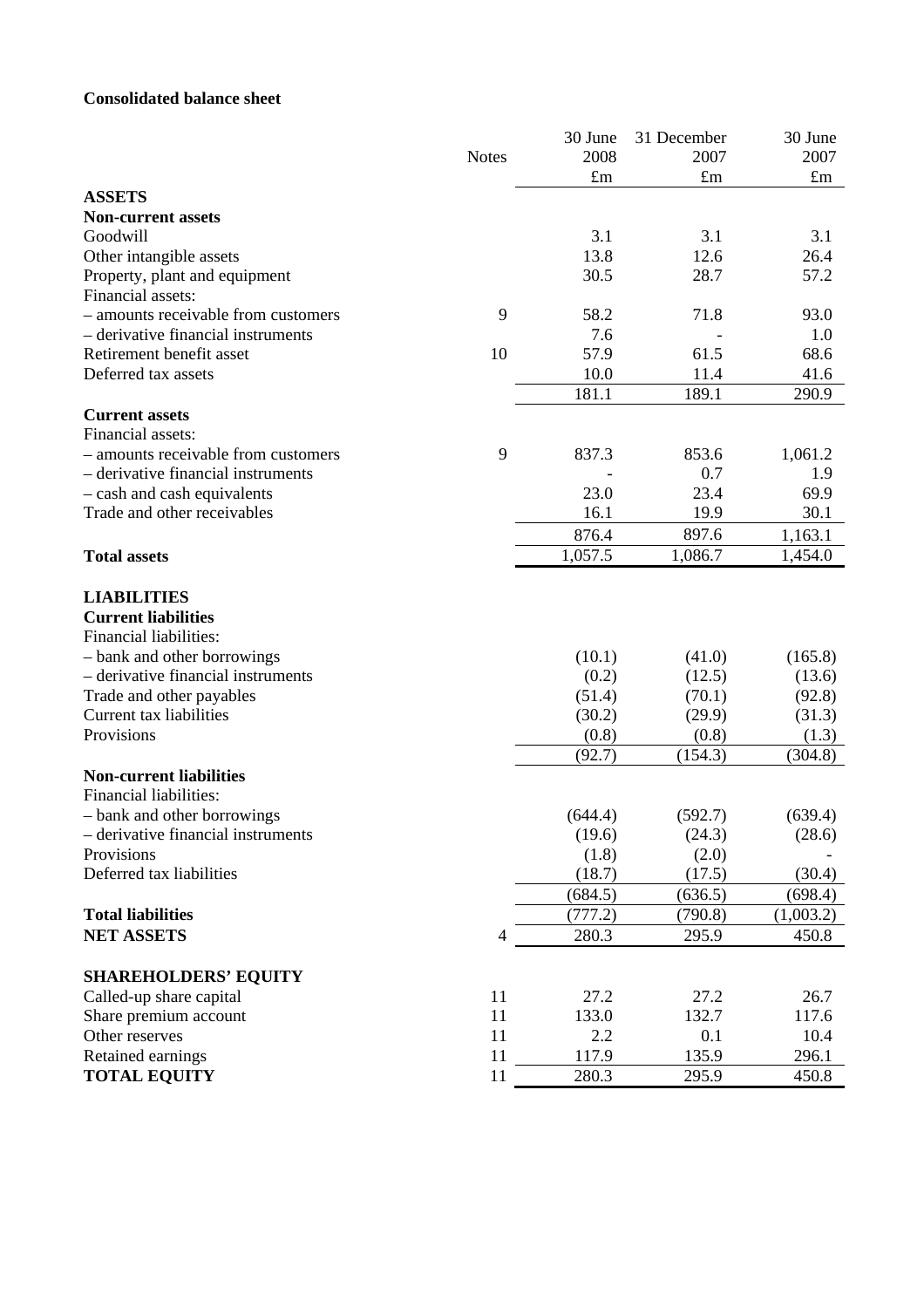# **Consolidated cash flow statement**

|                                                                      |              |             | Six months ended 30 June |
|----------------------------------------------------------------------|--------------|-------------|--------------------------|
|                                                                      | <b>Notes</b> | 2008        | 2007                     |
|                                                                      |              | $\pounds$ m | $\pounds$ m              |
| <b>Cash flows from continuing operations</b>                         |              |             |                          |
| Cash generated from operations                                       |              | 96.5        | 159.9                    |
| Finance costs paid                                                   |              | (25.8)      | (27.7)                   |
| Tax paid                                                             |              | (13.0)      | (2.0)                    |
| Net cash generated from continuing operating activities              |              | 57.7        | 130.2                    |
| Net cash used in discontinued operating activities                   | 6            |             | (34.3)                   |
| Net cash generated from operating activities                         |              | 57.7        | 95.9                     |
| Cash flows from investing activities in continuing operations        |              |             |                          |
| Purchases of property, plant and equipment                           |              | (5.7)       | (1.0)                    |
| Proceeds from disposal of property, plant and equipment              |              | 0.3         | 0.2                      |
| Purchases of intangible assets                                       |              | (1.6)       | (3.8)                    |
| Net cash used in investing activities in continuing operations       |              | (7.0)       | (4.6)                    |
| Net cash used in investing activities in discontinued operations     | 6            |             | (199.0)                  |
| Net cash used in investing activities                                |              | (7.0)       | (203.6)                  |
| Cash flows from financing activities in continuing operations        |              |             |                          |
| Proceeds from borrowings                                             |              | 60.7        | 12.5                     |
| Repayment of borrowings                                              |              | (54.7)      | (100.2)                  |
| Dividends paid to company shareholders                               | 8            | (50.0)      | (56.4)                   |
| Proceeds from issue of share capital                                 |              | 0.3         | 7.0                      |
| Purchases of own shares                                              | 11           | (8.7)       |                          |
| Proceeds from vesting of shares                                      | 11           |             | 0.4                      |
| Net cash used in financing activities in continuing operations       |              | (52.4)      | (136.7)                  |
| Net cash used in financing activities in discontinued operations     | 6            |             | (126.9)                  |
| Net cash used in financing activities                                |              | (52.4)      | (263.6)                  |
|                                                                      |              |             |                          |
| Net decrease in cash and cash equivalents in continuing              |              |             |                          |
| operations                                                           |              | (1.7)       | (11.1)                   |
| Net decrease in cash and cash equivalents in discontinued operations | 6            |             | (360.2)                  |
| Net decrease in cash and cash equivalents                            |              | (1.7)       | (371.3)                  |
| Cash and cash equivalents at beginning of period                     |              | 14.6        | 431.6                    |
| Exchange losses on cash and cash equivalents – discontinued          |              |             |                          |
| operations                                                           |              |             | (0.1)                    |
| Cash and cash equivalents at end of period                           |              | 12.9        | 60.2                     |
| Cash and cash equivalents at end of period comprise:                 |              |             |                          |
| Cash at bank and in hand                                             |              | 23.0        | 47.9                     |
| Short-term deposits                                                  |              |             | 22.0                     |
| Cash and cash equivalents                                            |              | 23.0        | 69.9                     |
| Overdrafts (held in bank and other borrowings)                       |              | (10.1)      | (9.7)                    |
| <b>Total cash and cash equivalents</b>                               |              | 12.9        | 60.2                     |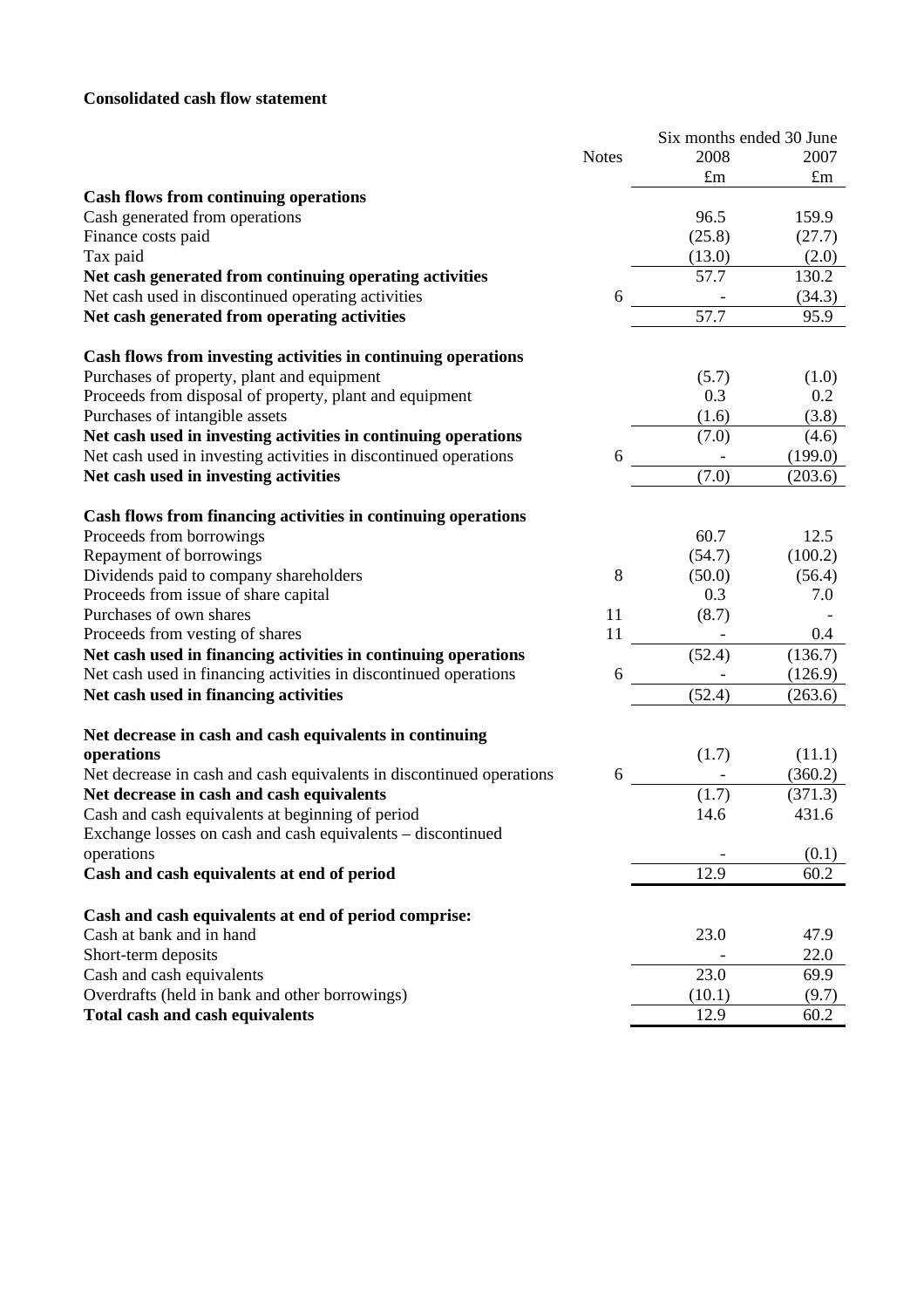# **Consolidated cash flow statement (continued)**

#### **Reconciliation of profit after taxation from continuing operations to cash generated from continuing operations**

|                                                         | Six months ended 30 June |             |
|---------------------------------------------------------|--------------------------|-------------|
|                                                         | 2008                     | 2007        |
|                                                         | $\pounds$ m              | $\pounds$ m |
| <b>Profit after taxation from continuing operations</b> | 36.7                     | 26.7        |
| Adjusted for:                                           |                          |             |
| Tax charge                                              | 14.6                     | 11.5        |
| Finance costs                                           | 22.6                     | 21.1        |
| Share-based payment charge                              | 2.7                      | 0.9         |
| Retirement benefit (credit)/charge (note 10)            | (0.5)                    | 0.5         |
| Amortisation of intangible assets                       | 0.4                      | 0.1         |
| Depreciation of property, plant and equipment           | 3.5                      | 2.9         |
| Loss on disposal of property, plant and equipment       | 0.1                      | 0.6         |
| Changes in operating assets and liabilities:            |                          |             |
| Amounts receivable from customers                       | 29.9                     | 102.7       |
| Trade and other receivables                             | 3.3                      | 3.6         |
| Trade and other payables                                | (15.0)                   | (7.0)       |
| Retirement benefit asset                                | (2.4)                    | (2.2)       |
| Derivative financial instruments                        | 0.8                      | (1.0)       |
| Provisions                                              | (0.2)                    | (0.5)       |
| Cash generated from continuing operations               | 96.5                     | 159.9       |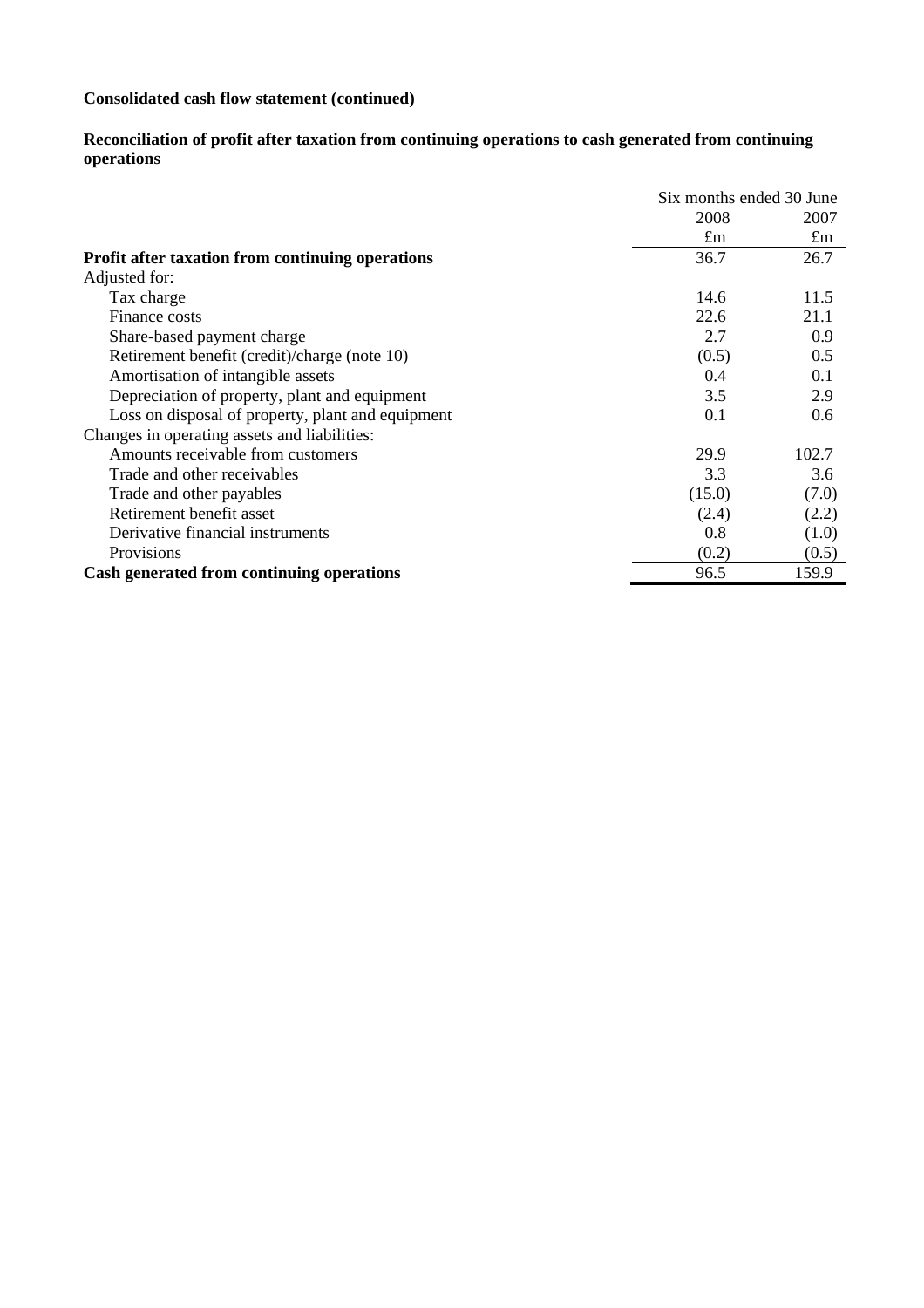## **Notes to the condensed consolidated interim financial information**

## **1**. **General information**

The company is a limited liability company incorporated and domiciled in the UK. The address of its registered office is Colonnade, Sunbridge Road, Bradford, BD1 2LQ.

The company is listed on the London Stock Exchange.

The condensed consolidated interim financial information does not constitute the statutory financial statements of the group within the meaning of Section 240 of the Companies Act 1985. The statutory financial statements for the year ended 31 December 2007 were approved by the board of directors on 4 March 2008 and have been delivered to the Registrar of Companies. The report of the auditors on those financial statements was unqualified, did not contain an emphasis of matter paragraph and did not contain any statement under Section 237 of the Companies Act 1985.

The condensed consolidated interim financial information will be published on the company's website, www.providentfinancial.com, in addition to the normal paper version. The maintenance and integrity of the Provident Financial website is the responsibility of the directors and the work carried out by the auditors does not involve consideration of these matters. Legislation in the UK governing the preparation and dissemination of accounts may differ from legislation in other jurisdictions.

The condensed consolidated interim financial information for the six months ended 30 June 2008 has been reviewed, not audited, and was approved for issue by the board of directors on 30 July 2008.

## **2. Basis of preparation**

The condensed consolidated interim financial information for the six months ended 30 June 2008 has been prepared in accordance with the Disclosure and Transparency Rules of the Financial Services Authority and with IAS 34, 'Interim financial reporting' as adopted by the European Union. The condensed consolidated interim financial information should be read in conjunction with the annual financial statements for the year ended 31 December 2007 which have been prepared in accordance with International Financial Reporting Standards (IFRS) as adopted by the European Union.

### **3. Accounting policies**

Except as described below, the accounting policies applied are consistent with those of the annual financial statements for the year ended 31 December 2007, as described in those annual financial statements.

Taxes on profits in interim periods are accrued using the tax rate that would be applicable to expected total annual profits.

The following new standards, amendments to standards or interpretations are mandatory for the first time for the financial year beginning 1 January 2008, but do not have any impact on the group:

- IFRIC 12, 'Service concession arrangements'.
- IFRIC 14, 'IAS 19 The limit on a defined benefit asset, minimum funding requirements and their interaction'.

The group adopted IFRIC 11, 'IFRS 2 – Group and treasury share transactions' in its annual financial statements for the year ended 31 December 2006, prior to its mandatory adoption on 1 January 2008.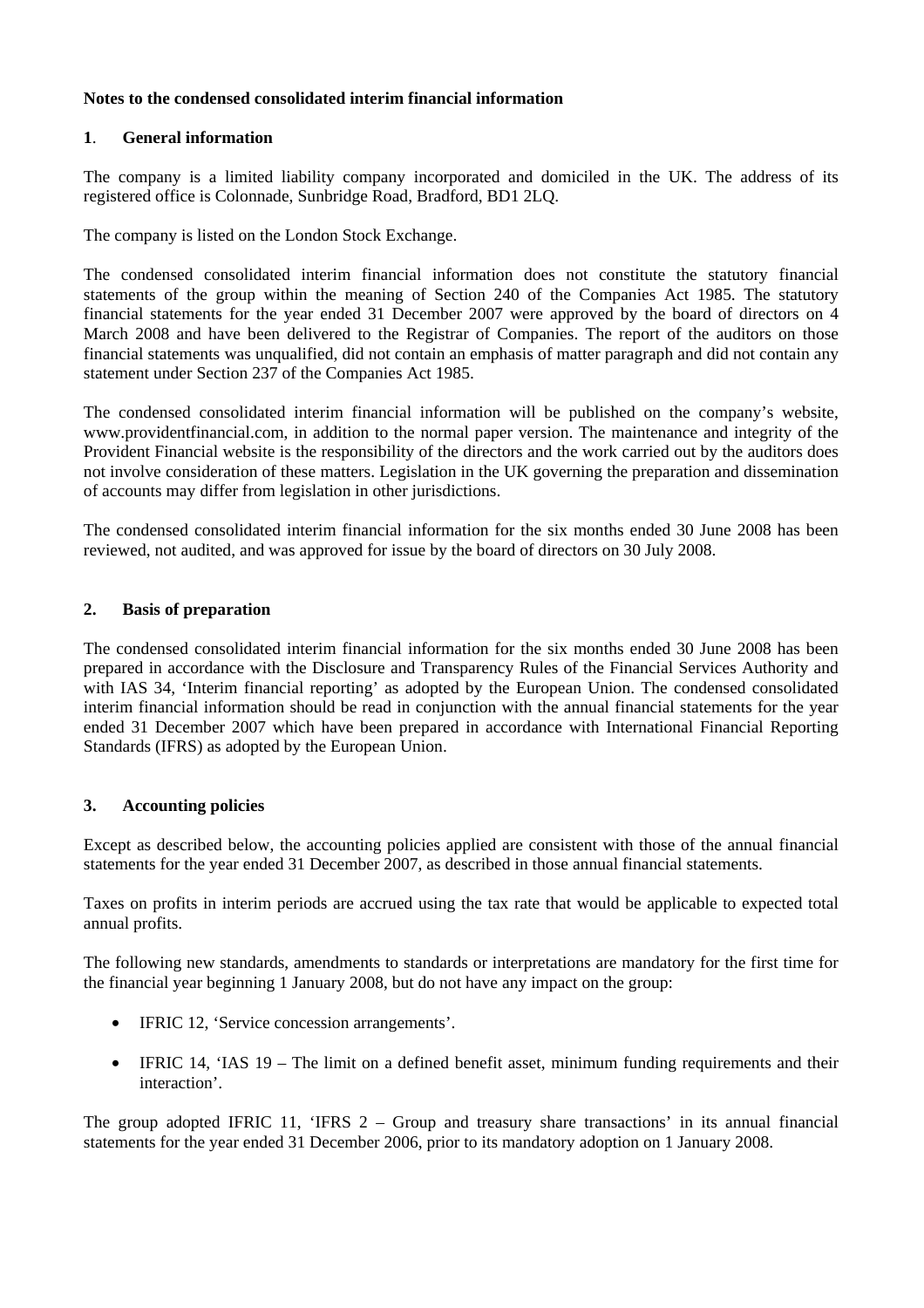## **3. Accounting policies (continued)**

The following new standards, amendments to standards and interpretations have been issued, but are not effective for the financial year beginning 1 January 2008 and have not been early adopted:

- IFRS 8, 'Operating segments', effective for accounting periods beginning on or after 1 January 2009. IFRS 8 replaces IAS 14, 'Segment reporting', and requires a 'management approach' under which segment information is presented on the same basis as that used for internal reporting purposes. The implementation of the standard is not expected to have a material impact on the presentation of segments currently used by the group.
- IAS 23 (amendment), 'Borrowing costs', effective for accounting periods beginning on or after 1 January 2009. This amendment has no impact on the group as it currently applies a policy of capitalising borrowing costs.
- IFRS 2 (amendment), 'Share-based payment', effective for accounting periods beginning on or after 1 January 2009. The group is assessing the impact of changes to vesting conditions and cancellations on the group's SAYE schemes.
- IFRS 3 (amendment), 'Business combinations' and consequential amendments to IAS 27, 'Consolidated and separate financial statements', IAS 28, 'Investments in associates' and IAS 31, 'Interests in joint ventures', effective prospectively to business combinations for which the acquisition date is on or after the beginning of the first accounting period beginning on or after 1 July 2009. The group is assessing the impact of the new requirements regarding acquisition accounting and consolidation on the group. The group does not have any associates or joint ventures.
- IAS 1 (amendment), 'Presentation of financial statements', effective for accounting periods beginning on or after 1 January 2009. The group is in the process of developing pro-forma accounts under the revised disclosure requirements of this standard.
- IAS 32 (amendment), 'Financial instruments: presentation', and consequential amendments to IAS 1, 'Presentation of financial statements', effective for accounting periods beginning on or after 1 January 2009. This is not relevant to the group as it does not have any puttable instruments.
- IFRIC 13, 'Customer loyalty programmes', effective for accounting periods beginning on or after 1 July 2008. This is not relevant to the group as it does not have any customer loyalty programmes.
- IFRIC 15, 'Agreements for the construction of real estate', effective for accounting periods beginning on or after 1 January 2009. This is not relevant to the group.
- IFRIC 16, 'Hedges of a net investment in a foreign operation', effective for accounting periods beginning on or after 1 October 2008. This is not applicable to the group as it does not have any overseas subsidiaries.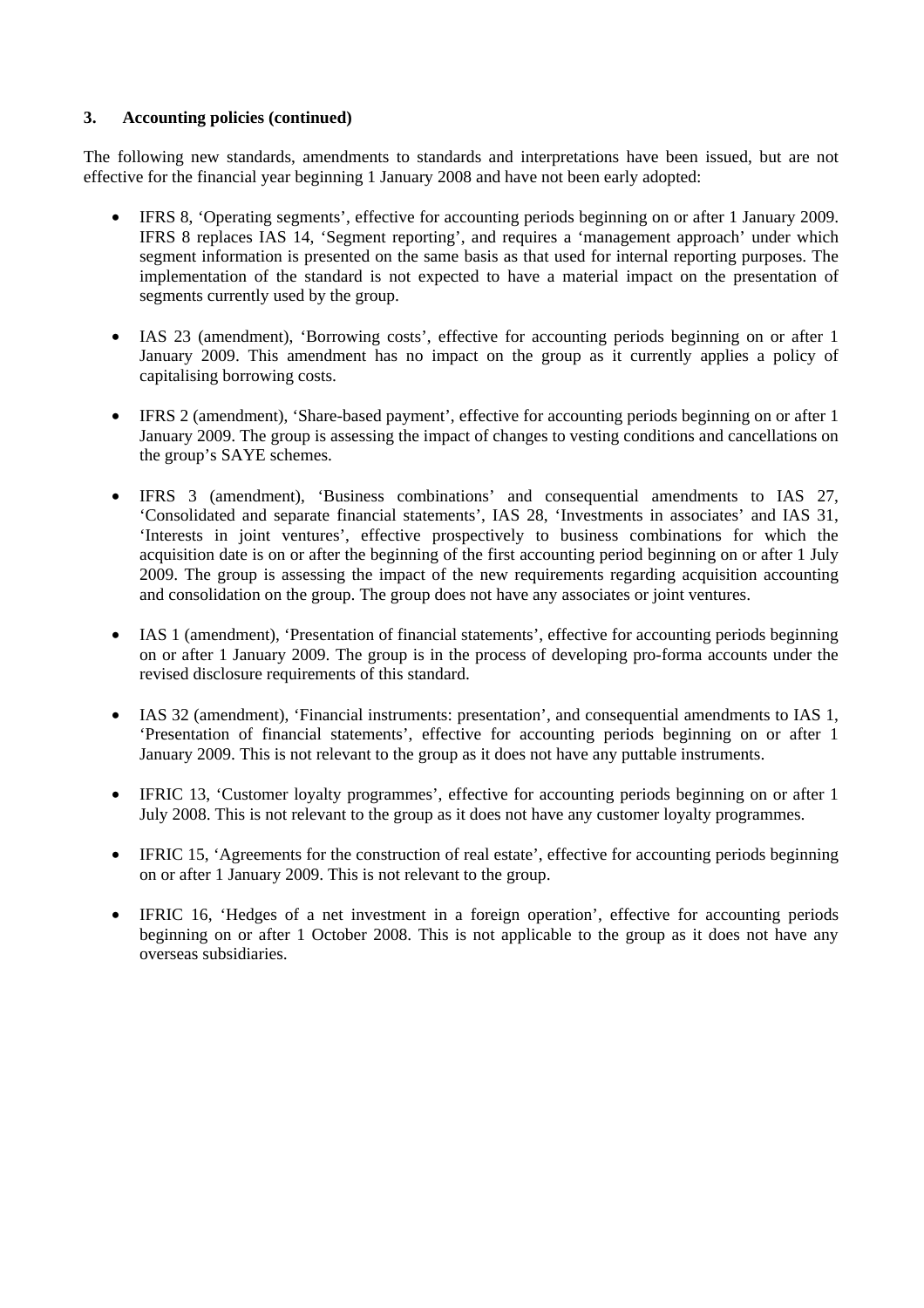## **4. Segment information**

|                                    |                          |             | Profit/(loss) before     |             |
|------------------------------------|--------------------------|-------------|--------------------------|-------------|
|                                    | Revenue                  |             | taxation                 |             |
|                                    | Six months ended 30 June |             | Six months ended 30 June |             |
|                                    | 2008                     | 2007        | 2008                     | 2007        |
|                                    | $\pounds$ m              | $\pounds$ m | $\pounds$ m              | $\pounds$ m |
| <b>Continuing operations</b>       |                          |             |                          |             |
| <b>Consumer Credit Division</b>    | 324.0                    | 292.0       | 50.2                     | 47.0        |
| Vanquis Bank                       | 42.9                     | 27.8        | 3.0                      | (4.2)       |
| Yes Car Credit                     | 3.2                      | 10.0        | (1.0)                    | (1.2)       |
|                                    | 370.1                    | 329.8       | 52.2                     | 41.6        |
| Central<br>$-costs$                |                          |             | (2.7)                    | (4.5)       |
| $-$ interest receivable            |                          |             | 1.8                      | 1.1         |
| Total central                      |                          |             | (0.9)                    | (3.4)       |
| <b>Total continuing operations</b> | 370.1                    | 329.8       | 51.3                     | 38.2        |

All of the above activities relate to continuing operations as defined in IFRS 5, 'Non-current assets held for sale and discontinued operations'. Consistent with the treatment in prior years, the Yes Car Credit operation has been classified as part of continuing operations on the basis that revenue and impairment will continue to be generated from the loan book until it has been fully collected-out.

Revenue between business segments is not material. All of the group's operations operate in the UK and Republic of Ireland.

|                                         | Net assets/(liabilities) |             |             |
|-----------------------------------------|--------------------------|-------------|-------------|
|                                         | 30 June                  | 31 December | 30 June     |
|                                         | 2008                     | 2007        | 2007        |
|                                         | $\pounds$ m              | $\pounds$ m | $\pounds$ m |
| <b>Continuing operations</b>            |                          |             |             |
| <b>Consumer Credit Division</b>         | 205.9                    | 209.6       | 201.7       |
| Vanquis Bank                            | 33.4                     | 28.6        | 34.3        |
| Yes Car Credit                          | (41.6)                   | (41.9)      | (39.6)      |
| Central                                 | 82.6                     | 99.6        | 89.7        |
| <b>Total continuing operations</b>      | 280.3                    | 295.9       | 286.1       |
| Discontinued operations - International |                          |             | 164.7       |
| <b>Total group</b>                      | 280.3                    | 295.9       | 450.8       |
|                                         |                          |             |             |

## **5. Tax charge**

The tax charge for the period has been calculated by applying the directors' best estimate of the effective tax rate for the year, which is 28.5% (six months ended 30 June 2007: 30.1%), to the profit before tax for the period.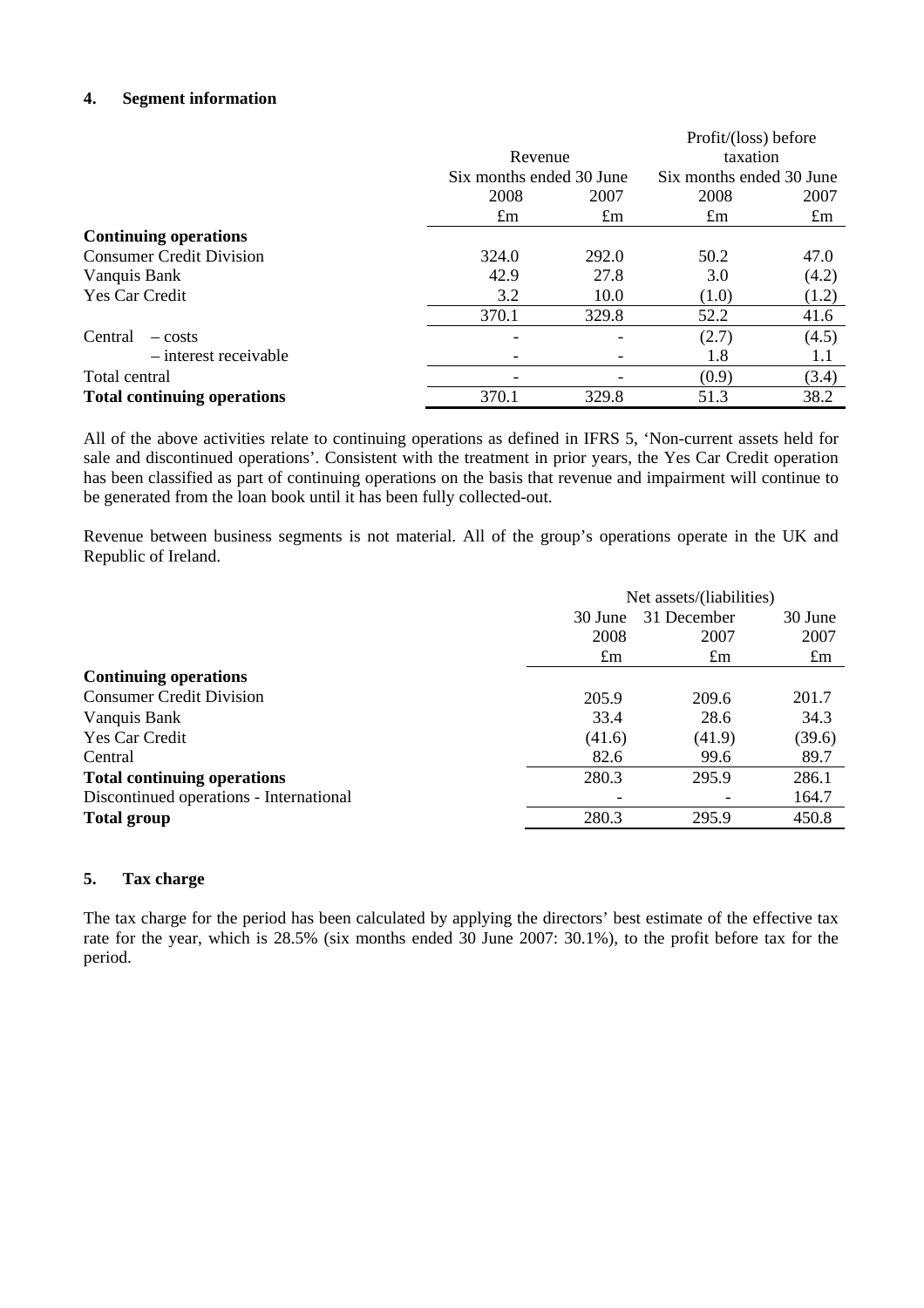## **6. Discontinued operations**

The demerger of the companies forming the international business was completed on 16 July 2007 and the disposal of the companies forming the insurance business was completed on 15 June 2007. Accordingly, these businesses have been presented as discontinued operations in accordance with IFRS.

The profit after taxation attributable to discontinued operations can be analysed as follows:

|                                                                                       | Six months ended 30 June |         |
|---------------------------------------------------------------------------------------|--------------------------|---------|
|                                                                                       | 2008                     | 2007    |
|                                                                                       | $\pounds$ m              | $\pm$ m |
| Profit after taxation for the period from the trading activities of the international |                          |         |
| business                                                                              |                          | 12.7    |
| Demerger costs, net of tax credit                                                     |                          | (11.3)  |
|                                                                                       |                          | 1.4     |
| Profit after taxation for the period from the trading activities of the insurance     |                          |         |
| business                                                                              |                          | 8.2     |
| Profit after taxation on disposal of the insurance business                           |                          | 68.4    |
|                                                                                       |                          | 76.6    |
| Profit after taxation for the period from discontinued operations                     |                          | 78.0    |

The profit after taxation for the period from the trading activities of the international business can be analysed as follows:

|                                                               | Six months ended 30 June |                |
|---------------------------------------------------------------|--------------------------|----------------|
|                                                               | 2008                     | 2007           |
|                                                               | $\pounds$ m              | $\mathfrak{m}$ |
| Revenue                                                       |                          | 191.6          |
| Finance income                                                |                          | 3.8            |
| <b>Total income</b>                                           |                          | 195.4          |
| Finance costs                                                 |                          | (15.3)         |
| Operating costs                                               |                          | (79.2)         |
| Administrative expenses                                       |                          | (82.8)         |
| <b>Total costs</b>                                            |                          | (177.3)        |
| Profit before taxation for the period from trading activities |                          | 18.1           |
| Tax charge                                                    |                          | (5.4)          |
| Profit after taxation for the period from trading activities  |                          | 12.7           |

The revenue and profit before taxation for the period from the trading activities of the international business can be further analysed into the following geographical segments:

|                            |             |                          |             | Profit/(loss) before     |
|----------------------------|-------------|--------------------------|-------------|--------------------------|
|                            |             | Revenue                  |             | taxation                 |
|                            |             | Six months ended 30 June |             | Six months ended 30 June |
|                            | 2008        | 2007                     | 2008        | 2007                     |
|                            | $\pounds$ m | $\pounds$ m              | $\pounds$ m | $\pounds$ m              |
| <b>Central Europe</b>      |             | 173.1                    |             | 31.9                     |
| Mexico                     |             | 17.1                     |             | (6.9)                    |
| Romania                    |             | 1.4                      |             | (1.9)                    |
| UK and Republic of Ireland |             |                          |             | (5.0)                    |
| <b>Total</b>               |             | 191.6                    |             | 18.1                     |

The net assets of the international business on demerger were £165.9m. As the divestment was accounted for as a demerger in the form of a dividend in specie, there was no gain or loss recognised in the income statement. There was no tax charge/credit arising as a result of the demerger.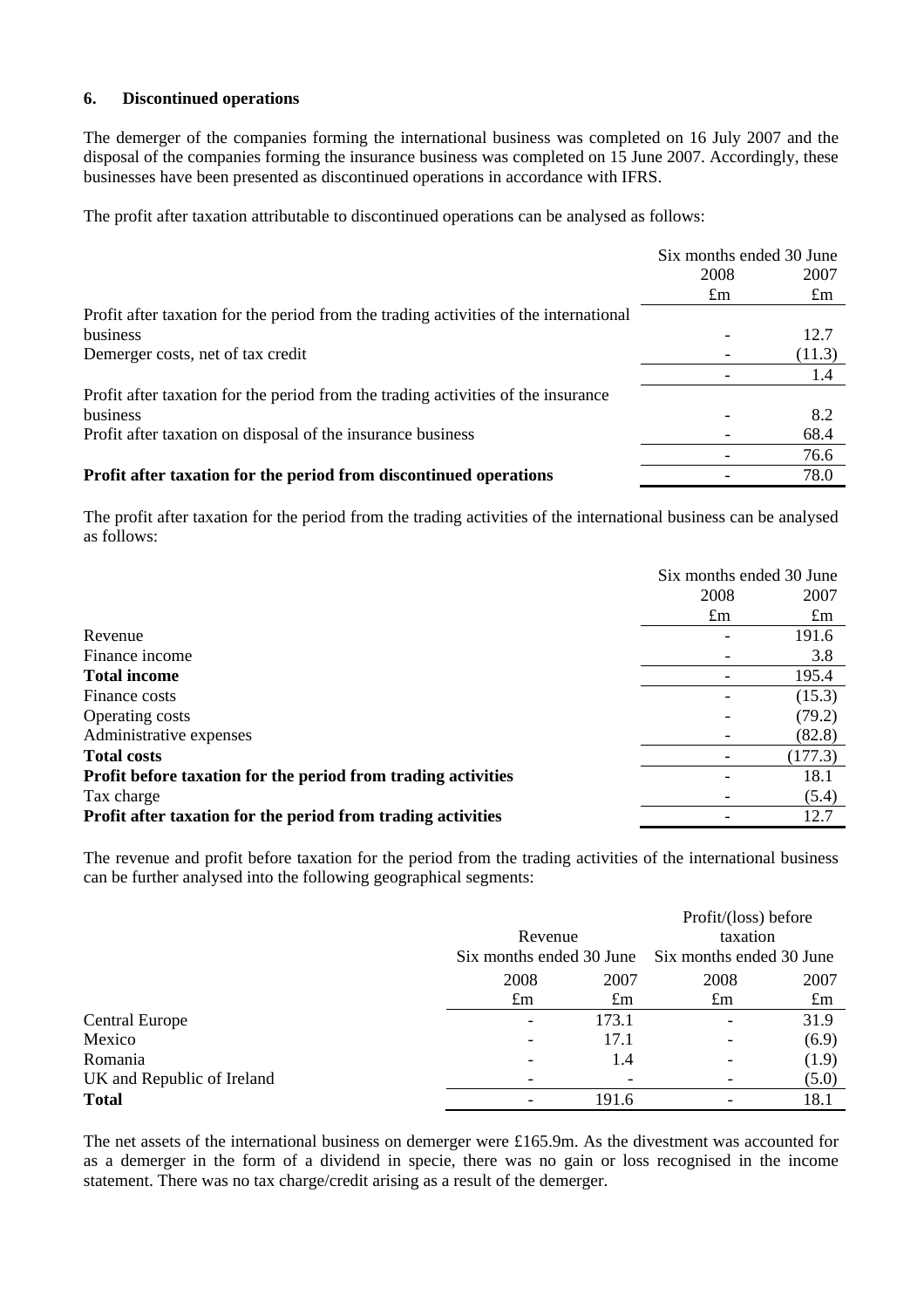### **6. Discontinued operations (continued)**

No demerger costs arose in the six months ended 30 June 2008. In the six months ended 30 June 2007 demerger costs amounted to £11.3m comprising gross demerger costs of £11.8m net of a tax credit of £0.5m.

The profit after taxation for the period from the trading activities of the insurance business can be analysed as follows:

|                                                               | Six months ended 30 June |             |
|---------------------------------------------------------------|--------------------------|-------------|
|                                                               | 2008                     | 2007        |
|                                                               | $\pounds$ m              | $\pounds$ m |
| Revenue                                                       |                          | 61.8        |
| Finance income                                                |                          | 7.4         |
| <b>Total income</b>                                           |                          | 69.2        |
| Operating costs                                               |                          | (49.0)      |
| Administrative expenses                                       |                          | (8.4)       |
| <b>Total costs</b>                                            |                          | (57.4)      |
| Profit before taxation for the period from trading activities |                          | 11.8        |
| Tax charge                                                    |                          | (3.6)       |
| Profit after taxation for the period from trading activities  |                          | 8.2         |

All of the above insurance activities relate to activities in the UK and Republic of Ireland.

The profit after taxation on disposal of the insurance business on 15 June 2007 can be analysed as follows:

|                                                                                          | $\pounds$ m |
|------------------------------------------------------------------------------------------|-------------|
| Sales proceeds                                                                           | 170.5       |
| Termination of interest rate swaps                                                       | (6.9)       |
| Section 75 pension contribution (note 10)                                                | (3.4)       |
| Disposal costs                                                                           | (8.1)       |
| Tax recovered from purchaser                                                             | 2.0         |
| Net cash consideration                                                                   | 154.1       |
| Retirement benefit curtailment credit (note 10)                                          | 2.9         |
| Share-based payment charge                                                               | (0.6)       |
| Increase in retirement benefit asset following Section 75 pension contribution (note 10) | 3.4         |
| Net assets on disposal                                                                   | (90.5)      |
| Profit before taxation on disposal of the insurance business                             | 69.3        |
| Tax charge                                                                               | (0.9)       |
| Profit after taxation on disposal of the insurance business                              | 68.4        |

The interest rate swaps were held to hedge the interest rate risk on the investment funds held by the insurance business. These swaps were terminated on disposal at a cost of £6.9m.

The Section 75 pension contribution represented a reduction in consideration for the payment of £3.4m of pension contributions into the group's defined benefit pension schemes by the insurance business following disposal. The group's retirement benefit asset increased by a corresponding amount (see note 10).

Disposal costs of £8.1m comprised professional fees and the cost of bonuses for the senior management team of the insurance business.

The tax recovered from the purchaser of £2.0m represented an adjustment to the consideration to reflect tax relief obtained by the purchaser.

The retirement benefit curtailment credit of  $£2.9m$  arose as a result of the reduction in the group's projected defined benefit obligation following the insurance business employees ceasing to be active members of the group's pension schemes (see note 10).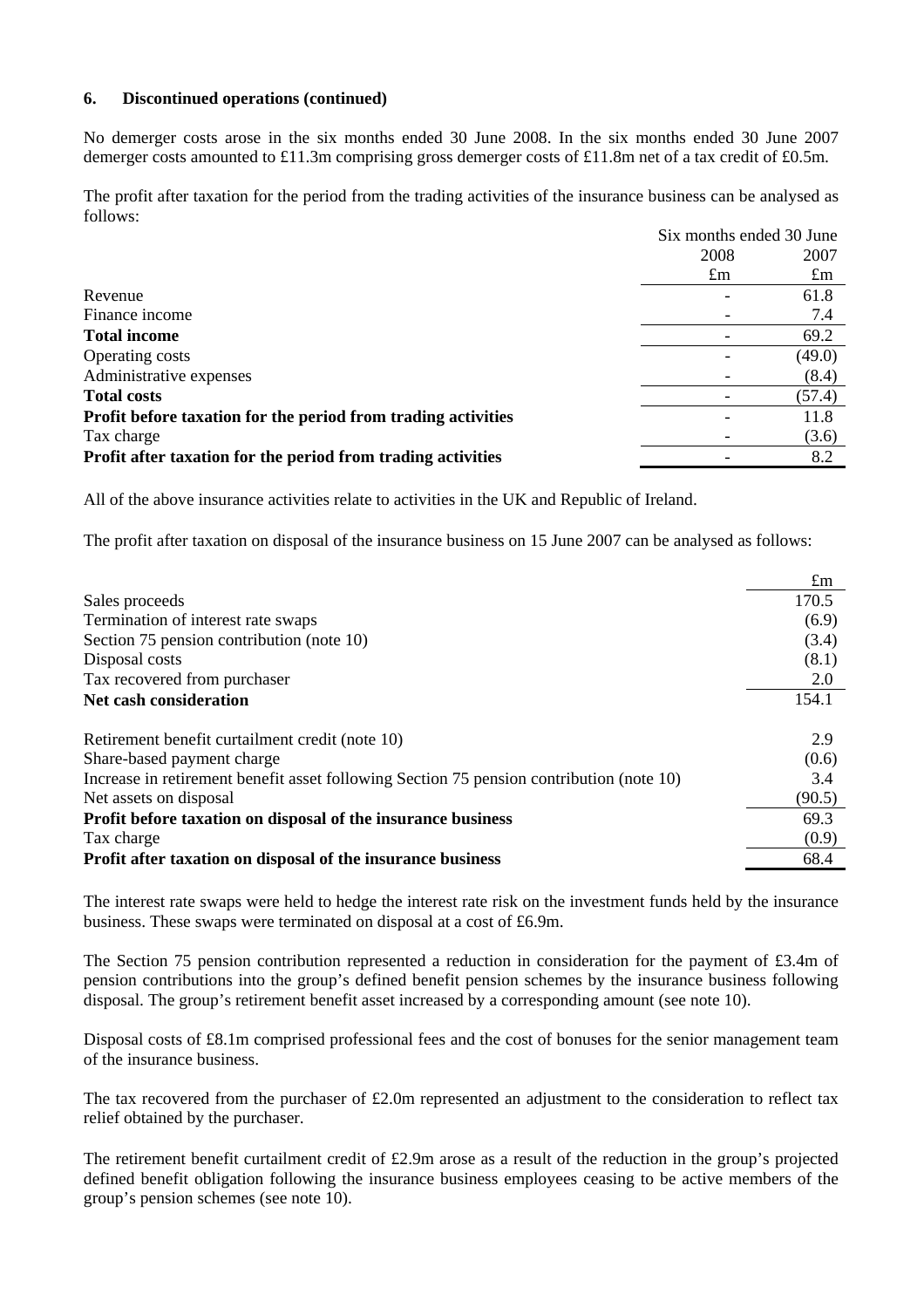#### **6. Discontinued operations (continued)**

A deferred tax liability of £0.9m was recognised on the pension curtailment credit and the Section 75 pension contribution.

The share-based payment charge of £0.6m represented the crystallisation of the share options of the insurance business management team as a result of the disposal.

No tax liability arose on the disposal of the insurance business due to the availability of the Substantial Shareholdings Exemption.

The cashflows from discontinued operations were as follows:

|                                                                                | Six months ended 30 June |             |
|--------------------------------------------------------------------------------|--------------------------|-------------|
|                                                                                | 2008                     | 2007        |
|                                                                                | $\pounds$ m              | $\pounds$ m |
| Profit after taxation from discontinued operations                             |                          | 78.0        |
| Adjusted for:                                                                  |                          |             |
| Tax charge                                                                     |                          | 9.4         |
| Finance costs                                                                  |                          | 15.3        |
| Finance income                                                                 |                          | (11.2)      |
| Share-based payment charge                                                     |                          | 0.3         |
| Retirement benefit charge (note 10)                                            |                          | 0.1         |
| Amortisation of intangible assets                                              |                          | 11.6        |
| Depreciation of property, plant and equipment                                  |                          | 4.6         |
| Profit on disposal of property, plant and equipment                            |                          | (0.4)       |
| Profit on disposal of insurance business                                       |                          | (69.3)      |
| Changes in operating assets and liabilities:                                   |                          |             |
| Amounts receivable from customers                                              |                          | (24.3)      |
| Trade and other receivables                                                    |                          | (4.1)       |
| Insurance assets                                                               |                          | (23.4)      |
| Trade and other payables                                                       |                          | 9.3         |
| Insurance accruals and deferred income                                         |                          | (6.8)       |
| Retirement benefit asset                                                       |                          | (0.4)       |
| Derivative financial instruments                                               |                          | (1.0)       |
| Cash used in discontinued operations                                           |                          | (12.3)      |
| Finance costs paid                                                             |                          | (17.7)      |
| Finance income received                                                        |                          | 10.9        |
| Tax paid                                                                       |                          | (15.2)      |
| Net cash used in discontinued operating activities                             | $\overline{\phantom{a}}$ | (34.3)      |
| Purchases of property, plant and equipment                                     |                          | (10.6)      |
| Proceeds from disposal of property, plant and equipment                        |                          | 2.6         |
| Purchases of intangible assets                                                 |                          | (0.3)       |
| Proceeds from disposal of insurance business, net of cash and cash equivalents |                          |             |
| disposed of                                                                    |                          | (190.7)     |
| Net cash used in investing activities in discontinued operations               | $\overline{\phantom{0}}$ | (199.0)     |
| Proceeds from borrowings                                                       |                          | 54.8        |
| Repayment of borrowings                                                        |                          | (181.7)     |
| Net cash used in financing activities in discontinued operations               | $\overline{\phantom{a}}$ | (126.9)     |
| Net decrease in cash and cash equivalents in discontinued operations           | $\overline{\phantom{a}}$ | (360.2)     |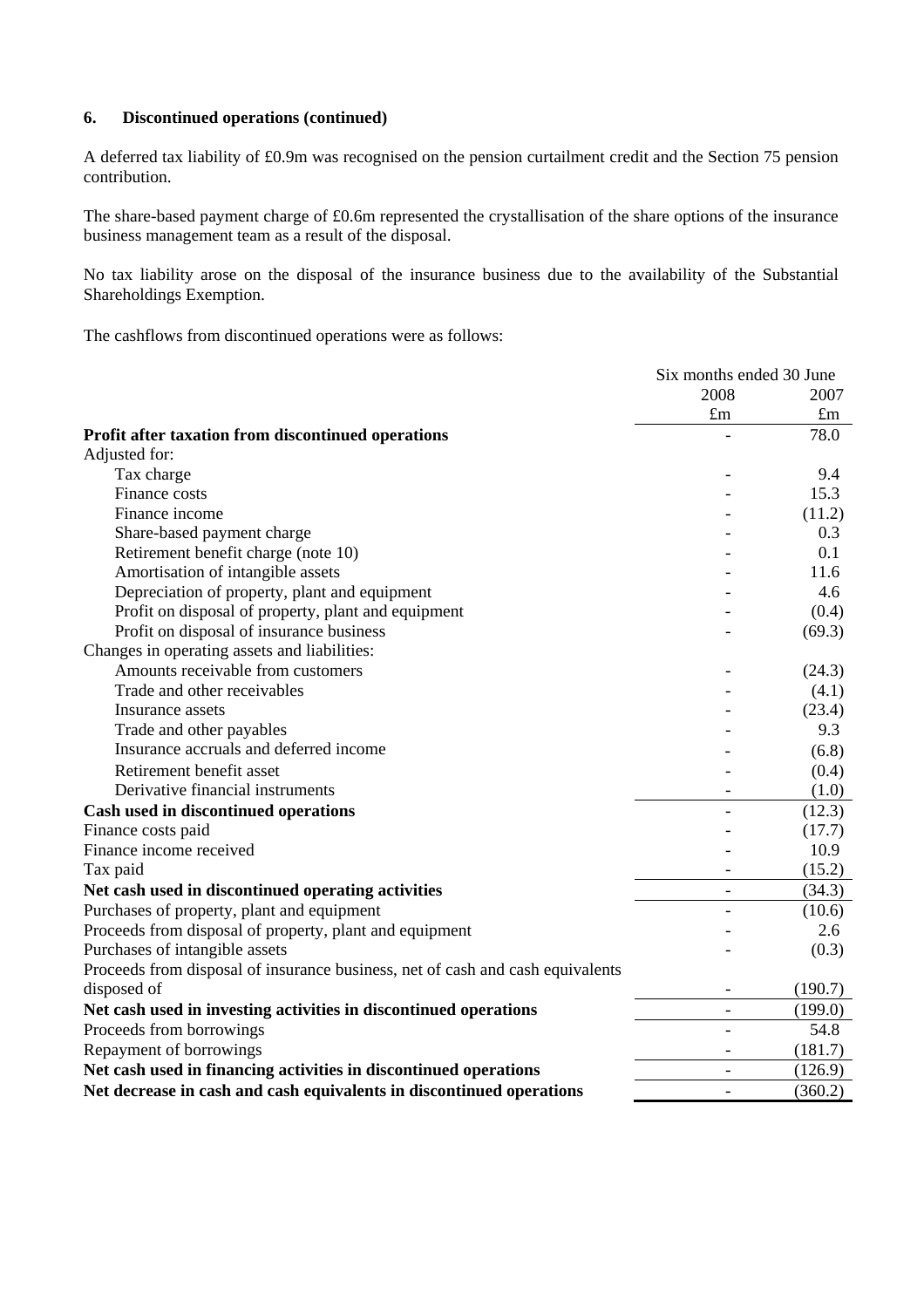## **7. Earnings per share**

Basic earnings per share (EPS) is calculated by dividing the earnings attributable to ordinary shareholders by the weighted average number of ordinary shares outstanding during the period, excluding own shares held, which are treated, for this purpose, as being cancelled.

For diluted EPS, the weighted average number of ordinary shares in issue is adjusted to assume conversion of all dilutive potential ordinary shares. For share options and awards, a calculation is performed to determine the number of shares that could have been acquired at fair value (determined as the average annual market share price of the company's shares) based on the monetary value of the subscription rights attached to outstanding share options and awards. The number of shares calculated as above is compared with the number of shares that would have been issued assuming the exercise of the share options and awards.

Reconciliations of basic and diluted EPS for continuing operations, the total group and discontinued operations are set out below:

|                                    | Six months ended 30 June |           |           |             |           |           |
|------------------------------------|--------------------------|-----------|-----------|-------------|-----------|-----------|
|                                    |                          | 2008      |           |             | 2007      |           |
|                                    |                          | Weighted  |           |             | Weighted  |           |
|                                    |                          | average   |           |             | average   |           |
|                                    |                          | number of | Per share |             | number of | Per share |
|                                    | Earnings                 | shares    | amount    | Earnings    | shares    | amount    |
|                                    | $\pounds$ m              | m         | Pence     | $\pounds$ m | m         | Pence     |
| <b>EPS</b> from continuing         |                          |           |           |             |           |           |
| operations                         |                          |           |           |             |           |           |
| Shares in issue during the period  |                          | 131.2     |           |             | 256.5     |           |
| Own shares held                    |                          | (1.2)     |           |             | (0.3)     |           |
| <b>Basic EPS from continuing</b>   |                          |           |           |             |           |           |
| operations                         | 36.7                     | 130.0     | 28.2      | 26.7        | 256.2     | 10.4      |
| Dilutive effect of share options   |                          |           |           |             |           |           |
| and awards                         |                          | 0.7       | (0.1)     |             | 2.0       | (0.1)     |
| <b>Diluted EPS from continuing</b> |                          |           |           |             |           |           |
| operations                         | 36.7                     | 130.7     | 28.1      | 26.7        | 258.2     | 10.3      |
|                                    |                          |           |           |             |           |           |
| <b>EPS</b> attributable to equity  |                          |           |           |             |           |           |
| shareholders                       |                          |           |           |             |           |           |
| Shares in issue during the period  |                          | 131.2     |           |             | 256.5     |           |
| Own shares held                    |                          | (1.2)     |           |             | (0.3)     |           |
| <b>Basic EPS attributable to</b>   |                          |           |           |             |           |           |
| equity shareholders                | 36.7                     | 130.0     | 28.2      | 104.7       | 256.2     | 40.9      |
| Dilutive effect of share options   |                          |           |           |             |           |           |
| and awards                         |                          | 0.7       | (0.1)     |             | 2.0       | (0.3)     |
| <b>Diluted EPS attributable to</b> |                          |           |           |             |           |           |
| equity shareholders                | 36.7                     | 130.7     | 28.1      | 104.7       | 258.2     | 40.6      |
|                                    |                          |           |           |             |           |           |
| <b>EPS</b> from discontinued       |                          |           |           |             |           |           |
| operations                         |                          |           |           |             |           |           |
| Shares in issue during the period  |                          | 131.2     |           |             | 256.5     |           |
| Own shares held                    |                          | (1.2)     |           |             | (0.3)     |           |
| <b>Basic EPS from discontinued</b> |                          |           |           |             |           |           |
| operations                         |                          | 130.0     |           | 78.0        | 256.2     | 30.4      |
| Dilutive effect of share options   |                          |           |           |             |           |           |
| and awards                         |                          | 0.7       |           |             | 2.0       | (0.2)     |
| <b>Diluted EPS from</b>            |                          |           |           |             |           |           |
| discontinued operations            |                          | 130.7     |           | 78.0        | 258.2     | 30.2      |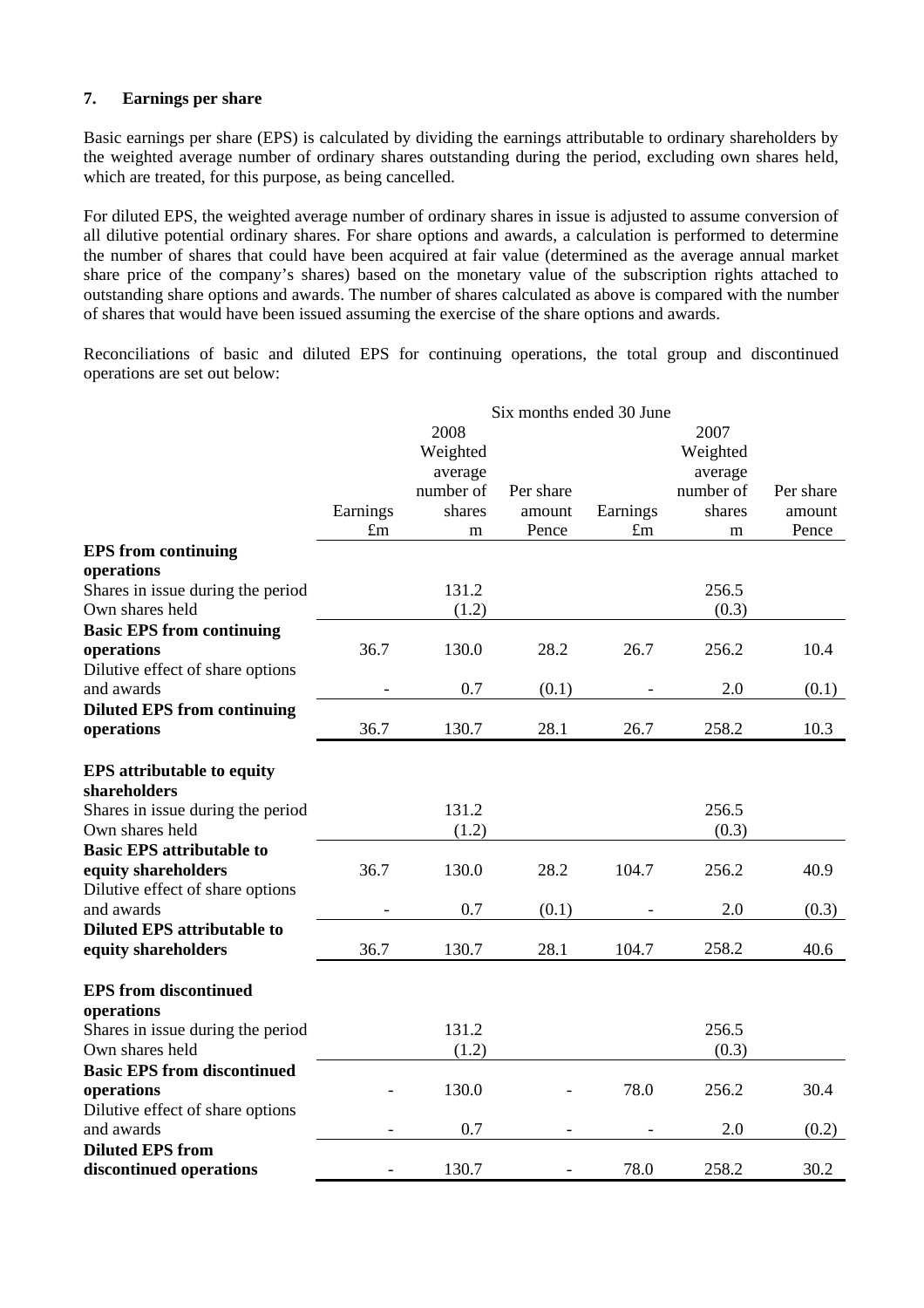### **7. Earnings per share (continued)**

The directors have elected to show an adjusted EPS from continuing operations after restating the weighted average number of shares in issue in 2007 to take account of the one for two share consolidation which accompanied the demerger of the international business on 16 July 2007 as though it had occurred on 1 January 2007. In addition, in order to show the EPS generated by the group's underlying operations, the directors have elected to restate central costs from £4.5m to £2.0m in the six months ended 30 June 2007 to reflect the ongoing cost of running the central corporate function following demerger. A reconciliation of basic and diluted EPS from continuing operations to adjusted basic and diluted EPS from continuing operations is as follows:

|                                    | Six months ended 30 June |           |           |             |           |           |
|------------------------------------|--------------------------|-----------|-----------|-------------|-----------|-----------|
|                                    |                          | 2008      |           |             | 2007      |           |
|                                    |                          | Weighted  |           |             | Weighted  |           |
|                                    |                          | average   |           |             | average   |           |
|                                    |                          | number of | Per share |             | number of | Per share |
|                                    | Earnings                 | shares    | amount    | Earnings    | shares    | amount    |
|                                    | $\pounds$ m              | m         | Pence     | $\pounds$ m | m         | Pence     |
| <b>Basic EPS from continuing</b>   |                          |           |           |             |           |           |
| operations                         | 36.7                     | 130.0     | 28.2      | 26.7        | 256.2     | 10.4      |
| Share consolidation adjustment     |                          |           |           |             | (127.3)   | 10.3      |
| Central costs adjustment, net      |                          |           |           |             |           |           |
| of tax at 30%                      |                          |           |           | 1.8         |           | 1.4       |
| <b>Adjusted basic EPS from</b>     |                          |           |           |             |           |           |
| continuing operations              | 36.7                     | 130.0     | 28.2      | 28.5        | 128.9     | 22.1      |
|                                    |                          |           |           |             |           |           |
| <b>Diluted EPS from continuing</b> |                          |           |           |             |           |           |
| operations                         | 36.7                     | 130.7     | 28.1      | 26.7        | 258.2     | 10.3      |
| Share consolidation adjustment     |                          |           |           |             | (127.3)   | 10.1      |
| Central costs adjustment, net      |                          |           |           |             |           |           |
| of tax at 30%                      |                          |           |           | 1.8         |           | 1.4       |
| <b>Adjusted diluted EPS from</b>   |                          |           |           |             |           |           |
| continuing operations              | 36.7                     | 130.7     | 28.1      | 28.5        | 130.9     | 21.8      |

#### **8. Dividends**

|                |                 | Six months ended 30 June |             |
|----------------|-----------------|--------------------------|-------------|
|                | Pence per share | 2008                     | 2007        |
|                |                 | £m                       | $\pounds$ m |
| 2006 final     | $-22.0$         |                          | 56.4        |
| 2007 final     | $-38.1$         | 50.0                     | -           |
| Dividends paid |                 | 50.0                     | 56.4        |

The 2007 final dividend of 38.1p per share was based on the number of shares in issue following the one for two share consolidation which took place on 16 July 2007 in conjunction with the demerger of the international business. The final dividend per share in respect of 2006 was based on the shares in issue prior to the share consolidation.

The directors have declared an interim dividend in respect of the six months ended 30 June 2008 of 25.4p per share (six months ended 30 June 2007: 25.4p) which will amount to a dividend payment of £33.3m (2007: £33.0m). This dividend is not reflected in the balance sheet as it will be paid after the balance sheet date.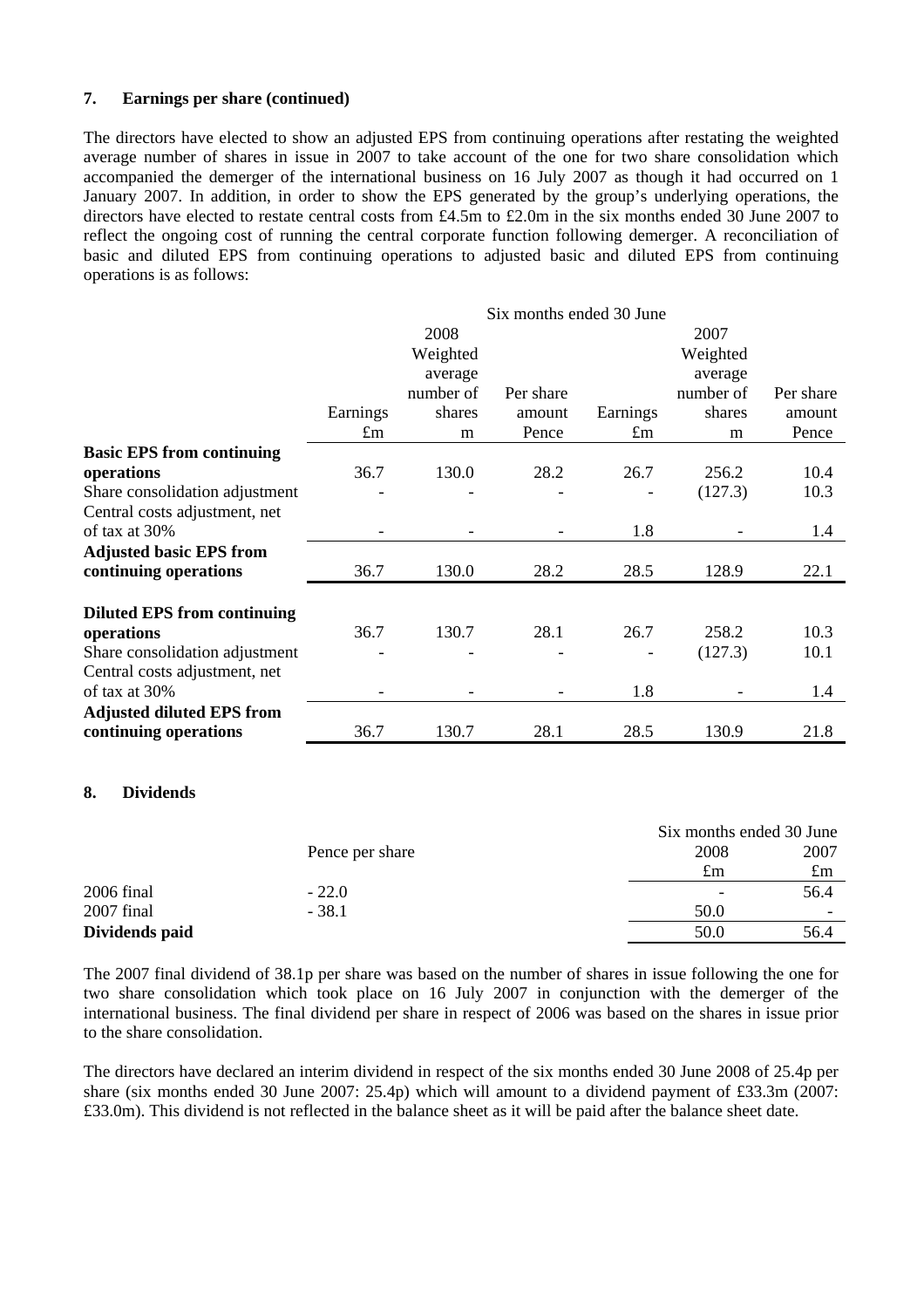### **9. Amounts receivable from customers**

|                                         | 30 June     | 31 December | 30 June     |
|-----------------------------------------|-------------|-------------|-------------|
|                                         | 2008        | 2007        | 2007        |
|                                         | $\pounds$ m | $\pounds$ m | $\pounds$ m |
| <b>Continuing operations</b>            |             |             |             |
| <b>Consumer Credit Division</b>         | 701.7       | 749.0       | 623.9       |
| Vanquis Bank                            | 177.5       | 143.1       | 114.3       |
| <b>Yes Car Credit</b>                   | 16.3        | 33.3        | 60.8        |
| <b>Total continuing operations</b>      | 895.5       | 925.4       | 799.0       |
| Discontinued operations - International |             |             | 355.2       |
| <b>Total group</b>                      | 895.5       | 925.4       | 1,154.2     |
| Analysed as:                            |             |             |             |
| – due within one year                   | 837.3       | 853.6       | 1,061.2     |
| – due in more than one year             | 58.2        | 71.8        | 93.0        |
|                                         | 895.5       | 925.4       | 1,154.2     |

Of the amounts receivable from customers due within one year, £837.3m (31 December 2007: £853.6m, 30 June 2007: £723.9m) relates to continuing operations and £nil (31 December 2007: £nil, 30 June 2007: £337.3m) relates to discontinued operations. Of the amounts receivable from customers due in more than one year, £58.2m (31 December 2007: £71.8m, 30 June 2007: £75.1m) relates to continuing operations and £nil (31 December 2007: £nil, 30 June 2007: £17.9m) relates to discontinued operations.

The impairment charge in respect of amounts receivable from customers reflected within operating costs can be analysed as follows:

|                                         |             | Six months ended 30 June |
|-----------------------------------------|-------------|--------------------------|
|                                         | 2008        | 2007                     |
|                                         | $\pounds$ m | $\pounds$ m              |
| <b>Continuing operations</b>            |             |                          |
| <b>Consumer Credit Division</b>         | 121.2       | 107.4                    |
| Vanquis Bank                            | 16.5        | 12.8                     |
| Yes Car Credit                          | 1.1         | 5.5                      |
| <b>Total continuing operations</b>      | 138.8       | 125.7                    |
| Discontinued operations - International |             | 41.8                     |
| <b>Total group</b>                      | 138.8       | 167.5                    |
|                                         |             |                          |

#### **10. Retirement benefit asset**

The group operates a number of UK-based pension schemes. The two major defined benefit schemes are the Provident Financial Senior Pension Scheme ('the senior pension scheme') and the Provident Financial Staff Pension Scheme ('the staff pension scheme'). The schemes cover 65% of employees with company-provided pension arrangements and are of the funded, defined benefit type providing retirement benefits based on final salary. Following a full group review of pension scheme arrangements during 2005, from 1 April 2006 members were provided with a choice of paying higher member contributions to continue accruing benefits based on final salary or paying a lower member contribution and accruing benefits based on a percentage of salary which would be revalued each year.

The most recent actuarial valuations of scheme assets and the present value of the defined benefit obligation were carried out as at 1 June 2006 by a qualified independent actuary. The valuation used for the purposes of IAS 19, 'Employee benefits' has been based on the results of these valuations which have been updated by the actuary to take account of the requirements of IAS 19 in order to assess the liabilities of the schemes as at the balance sheet date. Scheme assets are stated at fair value as at the balance sheet date.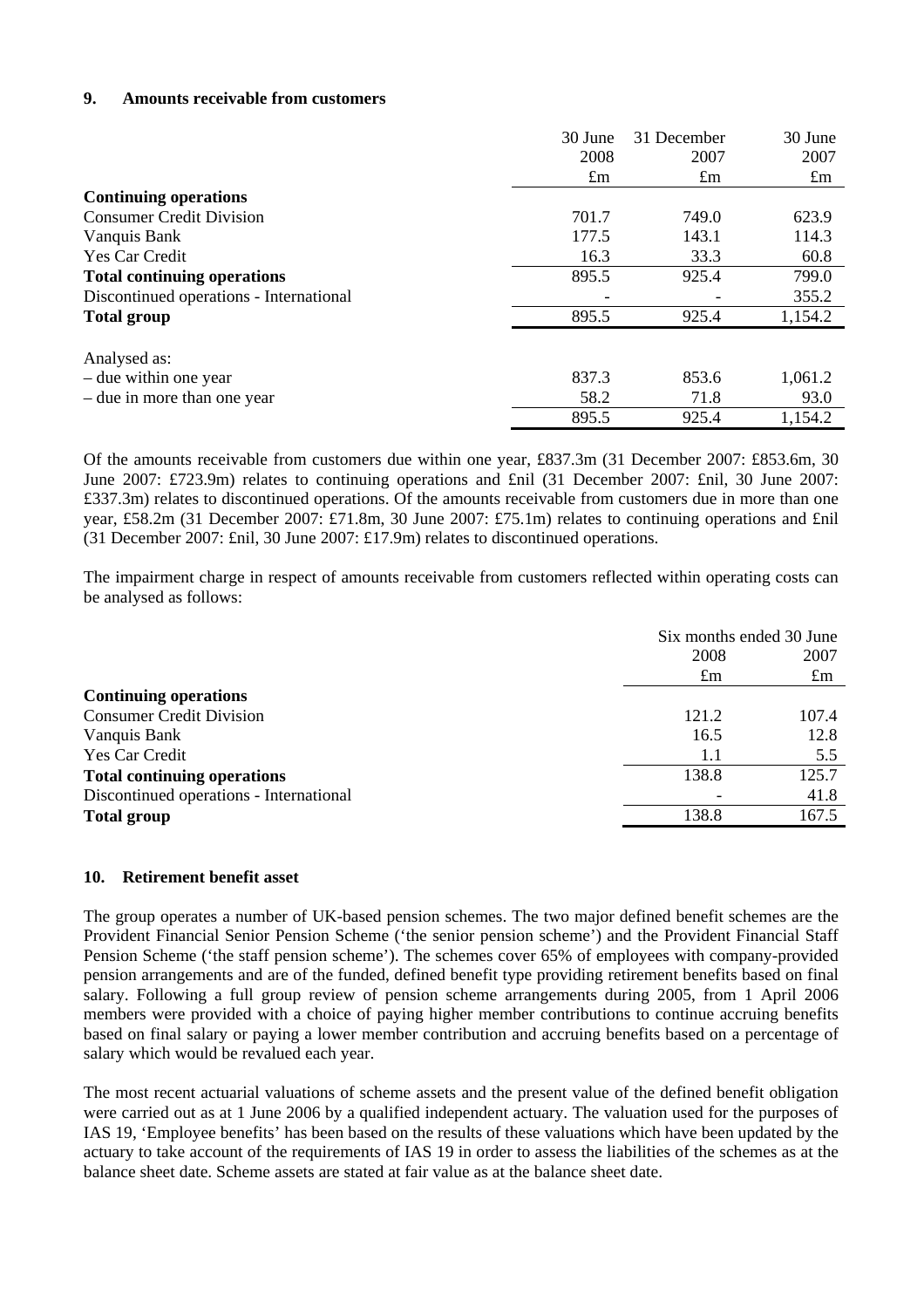#### **10. Retirement benefit asset (continued)**

The net retirement benefit asset recognised in the balance sheet of the group is as follows:

|                                                        | 30 June     | 31 December | 30 June     |
|--------------------------------------------------------|-------------|-------------|-------------|
|                                                        | 2008        | 2007        | 2007        |
|                                                        | $\pounds$ m | $\pounds$ m | $\pounds$ m |
| Fair value of scheme assets                            | 440.4       | 465.7       | 491.5       |
| Present value of funded defined benefit obligations    | (382.5)     | (404.2)     | (422.9)     |
| Net retirement benefit asset recognised in the balance |             |             |             |
| sheet                                                  | 57.9        | 61.5        | 68.6        |

The amounts recognised in the income statement are as follows:

|                                               | Six months ended 30 June |             |
|-----------------------------------------------|--------------------------|-------------|
|                                               | 2008                     | 2007        |
|                                               | $\pounds$ m              | $\pounds$ m |
| Current service cost                          | (2.9)                    | (3.5)       |
| Interest cost                                 | (11.5)                   | (11.5)      |
| Expected return on scheme assets              | 14.9                     | 14.4        |
| Net credit/(charge) before curtailment credit | 0.5                      | (0.6)       |
| Curtailment credit                            |                          | 2.9         |
| Net credit recognised in the income statement | 0.5                      | 2.3         |

The net credit/(charge) before curtailment credit for the six months ended 30 June 2008 has been included within administrative expenses and comprises a credit of £0.5m in respect of continuing operations (six months ended 30 June 2007: charge of £0.5m) and a charge of £nil in respect of discontinued operations (six months ended 30 June 2007: charge of £0.1m).

Following the disposal of the insurance business on 15 June 2007, the relevant employees of the insurance business ceased to be active members of the group's pension schemes. Accordingly their benefits are no longer linked to future salary increases and therefore the projected defined benefit obligation relating to them is less than that anticipated prior to the disposal. The reduction in the projected defined benefit obligation of £2.9m was recognised as a curtailment credit in the consolidated income statement in the six months ended 30 June 2007. This amount was included within the profit on disposal of the insurance business (see note 6).

Movements in the fair value of scheme assets were as follows:

|                                                           | Six months ended 30 June |             |
|-----------------------------------------------------------|--------------------------|-------------|
|                                                           | 2008                     | 2007        |
|                                                           | $\pounds$ m              | $\pounds$ m |
| Fair value of scheme assets at 1 January                  | 465.7                    | 467.9       |
| Expected return on assets                                 | 14.9                     | 14.4        |
| Actuarial (losses)/gains on scheme assets                 | (37.6)                   | 6.5         |
| Section 75 contribution on disposal of insurance business |                          | 3.4         |
| Contributions by the group                                | 2.4                      | 2.6         |
| Contributions paid by scheme participants                 | 1.3                      | 1.6         |
| Net benefits paid out                                     | (6.3)                    | (4.9)       |
| Fair value of scheme assets at 30 June                    | 440.4                    | 491.5       |

The Section 75 contribution on disposal of the insurance business of £3.4m was the statutory pension debt arising as a result of the insurance business ceasing to participate in the group's pension schemes following sale. It was calculated in accordance with Section 75 of the Pensions Act 1995.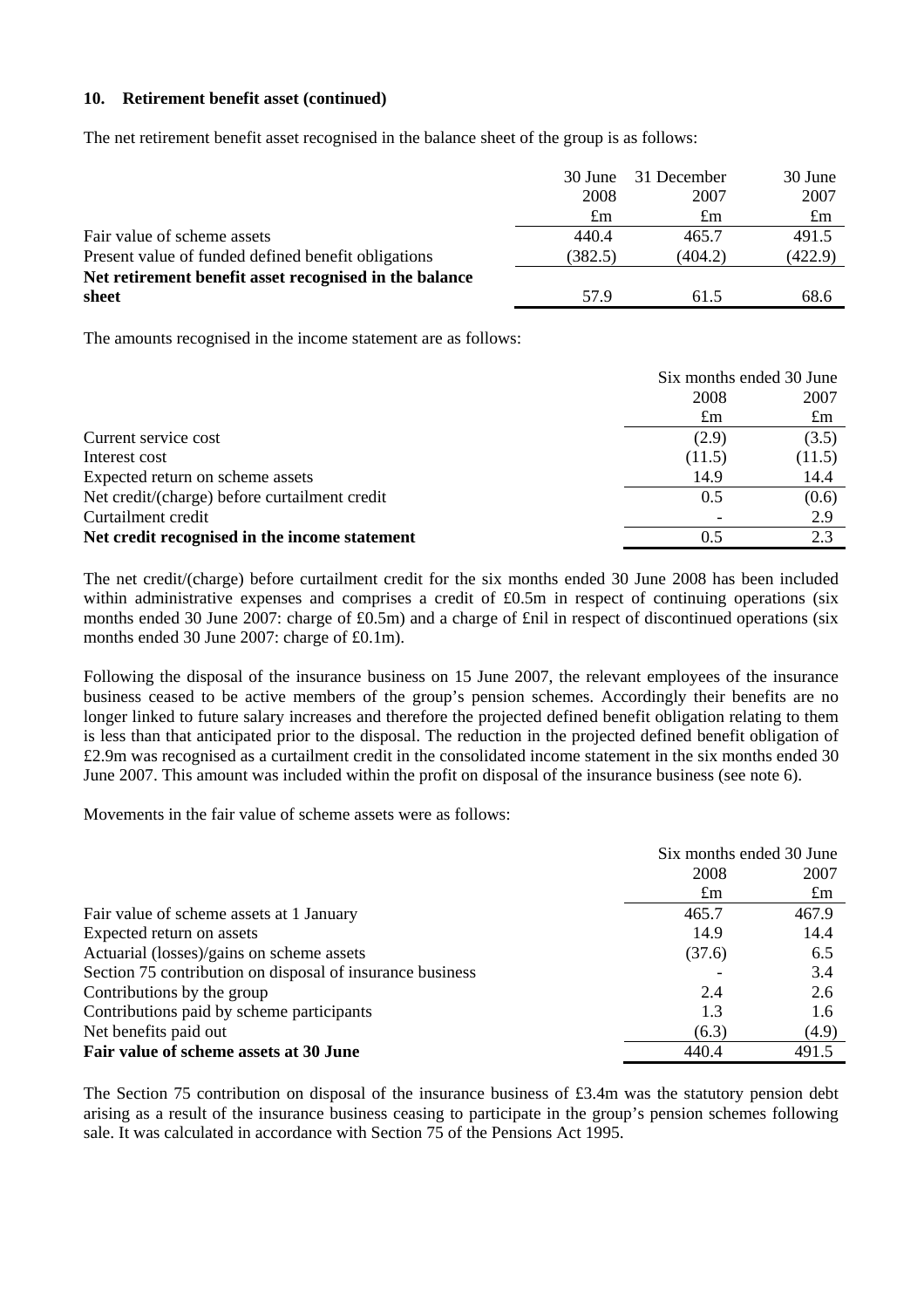### **10. Retirement benefit asset (continued)**

Movements in the present value of the defined benefit obligation were as follows:

|                                           | Six months ended 30 June |             |  |
|-------------------------------------------|--------------------------|-------------|--|
|                                           | 2008<br>2007             |             |  |
|                                           | $\pounds$ m              | $\pounds$ m |  |
| Defined benefit obligation at 1 January   | (404.2)                  | (459.0)     |  |
| Current service cost                      | (2.9)                    | (3.5)       |  |
| Interest cost                             | (11.5)                   | (11.5)      |  |
| Curtailment credit                        |                          | 2.9         |  |
| Contributions paid by scheme participants | (1.3)                    | (1.6)       |  |
| Actuarial gains on scheme liabilities     | 31.1                     | 44.9        |  |
| Net benefits paid out                     | 6.3                      | 4.9         |  |
| Defined benefit obligation at 30 June     | (382.5)                  | (422.9)     |  |

The principal actuarial assumptions used at the balance sheet date were as follows:

|                                          |               | 30 June 31 December | 30 June |
|------------------------------------------|---------------|---------------------|---------|
|                                          | 2008          | 2007                | 2007    |
|                                          | $\frac{0}{0}$ | %                   | $\%$    |
| Price inflation                          | 4.00          | 3.40                | 3.40    |
| Rate of increase in pensionable salaries | 5.57          | 4.97                | 4.90    |
| Rate of increase to pensions in payment  | 4.00          | 3.40                | 3.30    |
| Discount rate                            | 6.40          | 5.70                | 5.70    |

The mortality assumptions used in the valuation of the defined benefit pension schemes are based on the mortality experience of insured pension schemes and allow for future improvements in life expectancy. The group continues to use the PA92 series of standard tables combined with the medium cohort improvement factors for projecting mortality. In more simple terms, for members of the staff scheme it is assumed that members who retire in the future at age 65 will live on average for a further 21 years if they are male and for a further 24 years if they are female. For members of the senior scheme it is assumed that members who retire in the future at age 60 will live on average for a further 29 years if they are male and for a further 32 years if they are female. If assumed life expectancies had been one year greater for both schemes, the net retirement benefit asset would have reduced by approximately £17m (31 December 2007: £18m, 30 June 2007: £18m).

An analysis of amounts recognised in the consolidated statement of recognised income and expense (SORIE) is as follows:

|                                                         |        | Six months ended 30 June |  |
|---------------------------------------------------------|--------|--------------------------|--|
|                                                         | 2008   | 2007                     |  |
|                                                         | £m     | $\pounds$ m              |  |
| Actuarial (losses)/gains on scheme assets               | (37.6) | 6.5                      |  |
| Actuarial gains on scheme liabilities                   | 31.1   | 44.9                     |  |
| Total (loss)/gain recognised in the SORIE in the period | (6.5)  | 51.4                     |  |
|                                                         |        |                          |  |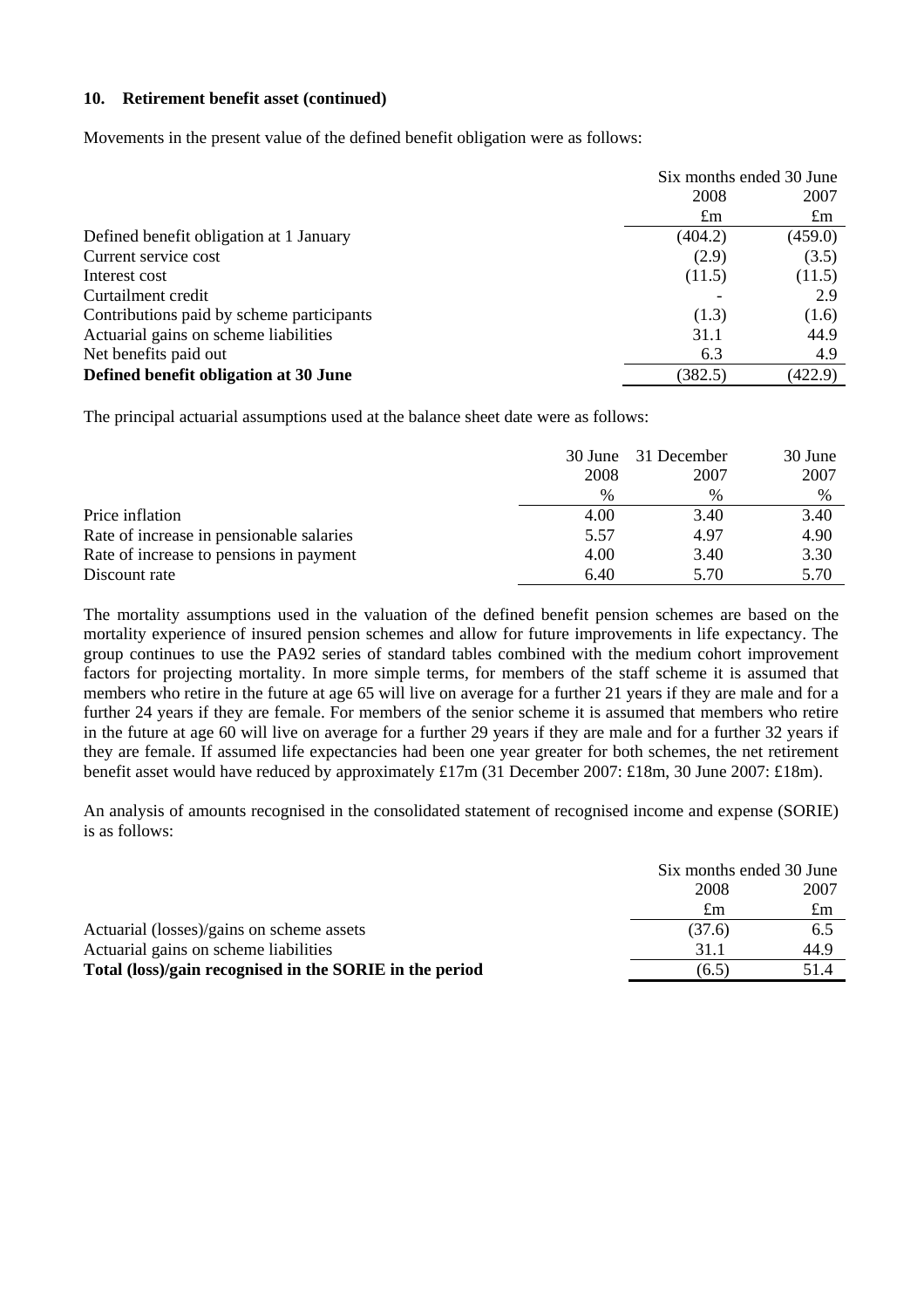# **11. Consolidated statement of changes in shareholders' equity**

| share<br>premium<br>Other<br>Retained<br>capital<br>Total<br>earnings<br>account<br>reserves<br>$\pounds$ m<br>$\pounds$ m<br>$\pounds$ m<br>$\pounds$ m<br>$\pounds$ m<br>26.5<br>110.8<br>5.7<br>211.0<br>354.0<br><b>Balance at 1 January 2007</b><br>Cash flow hedges:<br>- net fair value gains<br>1.9<br>1.9<br>2.8<br>2.8<br>- recycled and reported in profit for the period<br>51.4<br>51.4<br>Actuarial gains on retirement benefit asset<br>Tax charge on items taken directly to equity<br>(15.4)<br>(16.8)<br>(1.4)<br>$\overline{\phantom{0}}$<br>3.3<br>Net income recognised directly in equity<br>36.0<br>39.3<br>$\overline{a}$<br>104.7<br>Profit for the period<br>104.7<br>-<br>3.3<br>Total recognised income for the period<br>140.7<br>144.0<br>$\overline{\phantom{a}}$<br>$\overline{\phantom{a}}$<br>0.2<br>6.8<br>Issue of share capital<br>7.0<br>Treasury shares adjustment - vesting of shares<br>0.4<br>0.4<br>Share-based payment adjustments:<br>- share-based payment charge<br>1.8<br>1.8<br>(0.8)<br>0.8<br>- transfer of share-based payment reserve<br>Dividends<br>(56.4)<br>(56.4)<br><b>Balance at 30 June 2007</b><br>26.7<br>117.6<br>10.4<br>296.1<br>450.8<br>26.7<br>117.6<br><b>Balance at 1 July 2007</b><br>10.4<br>296.1<br>450.8<br>Cash flow hedges - net fair value losses<br>(0.2)<br>(0.2)<br>Actuarial losses on retirement benefit asset<br>(5.1)<br>(5.1)<br>0.1<br>1.6<br>Tax credit on items taken directly to equity<br>1.5<br>Impact of change in UK tax rate<br>0.8<br>0.8<br>$\overline{\phantom{0}}$<br>٠<br>Net expense recognised directly in equity<br>(0.1)<br>(2.8)<br>(2.9)<br>$\overline{a}$<br>$\overline{a}$<br>33.7<br>Profit for the period<br>33.7<br>$\blacksquare$<br>$\overline{\phantom{0}}$<br>Total recognised (expense)/income for the<br>period<br>(0.1)<br>30.9<br>30.8<br>0.5<br>15.1<br>15.6<br>Issue of share capital<br>Treasury shares adjustments:<br>- purchases of shares<br>(6.5)<br>(6.5)<br>- vesting of shares<br>1.7<br>1.7<br>- transfer of treasury shares reserve<br>2.6<br>(2.6)<br>Share-based payment adjustments:<br>- share-based payment charge<br>7.0<br>7.0<br>- cash settlement in respect of share-based<br>(3.8)<br>(3.8)<br>payments<br>- transfer of share-based payment reserve<br>(4.9)<br>4.9<br>- deferred tax on share-based payment reserve<br>transfer<br>(0.8)<br>(0.8) |
|-----------------------------------------------------------------------------------------------------------------------------------------------------------------------------------------------------------------------------------------------------------------------------------------------------------------------------------------------------------------------------------------------------------------------------------------------------------------------------------------------------------------------------------------------------------------------------------------------------------------------------------------------------------------------------------------------------------------------------------------------------------------------------------------------------------------------------------------------------------------------------------------------------------------------------------------------------------------------------------------------------------------------------------------------------------------------------------------------------------------------------------------------------------------------------------------------------------------------------------------------------------------------------------------------------------------------------------------------------------------------------------------------------------------------------------------------------------------------------------------------------------------------------------------------------------------------------------------------------------------------------------------------------------------------------------------------------------------------------------------------------------------------------------------------------------------------------------------------------------------------------------------------------------------------------------------------------------------------------------------------------------------------------------------------------------------------------------------------------------------------------------------------------------------------------------------------------------------------------------------------------------------------------------------------------------------------------------------------------------------------------------------------------|
|                                                                                                                                                                                                                                                                                                                                                                                                                                                                                                                                                                                                                                                                                                                                                                                                                                                                                                                                                                                                                                                                                                                                                                                                                                                                                                                                                                                                                                                                                                                                                                                                                                                                                                                                                                                                                                                                                                                                                                                                                                                                                                                                                                                                                                                                                                                                                                                                     |
|                                                                                                                                                                                                                                                                                                                                                                                                                                                                                                                                                                                                                                                                                                                                                                                                                                                                                                                                                                                                                                                                                                                                                                                                                                                                                                                                                                                                                                                                                                                                                                                                                                                                                                                                                                                                                                                                                                                                                                                                                                                                                                                                                                                                                                                                                                                                                                                                     |
|                                                                                                                                                                                                                                                                                                                                                                                                                                                                                                                                                                                                                                                                                                                                                                                                                                                                                                                                                                                                                                                                                                                                                                                                                                                                                                                                                                                                                                                                                                                                                                                                                                                                                                                                                                                                                                                                                                                                                                                                                                                                                                                                                                                                                                                                                                                                                                                                     |
|                                                                                                                                                                                                                                                                                                                                                                                                                                                                                                                                                                                                                                                                                                                                                                                                                                                                                                                                                                                                                                                                                                                                                                                                                                                                                                                                                                                                                                                                                                                                                                                                                                                                                                                                                                                                                                                                                                                                                                                                                                                                                                                                                                                                                                                                                                                                                                                                     |
|                                                                                                                                                                                                                                                                                                                                                                                                                                                                                                                                                                                                                                                                                                                                                                                                                                                                                                                                                                                                                                                                                                                                                                                                                                                                                                                                                                                                                                                                                                                                                                                                                                                                                                                                                                                                                                                                                                                                                                                                                                                                                                                                                                                                                                                                                                                                                                                                     |
|                                                                                                                                                                                                                                                                                                                                                                                                                                                                                                                                                                                                                                                                                                                                                                                                                                                                                                                                                                                                                                                                                                                                                                                                                                                                                                                                                                                                                                                                                                                                                                                                                                                                                                                                                                                                                                                                                                                                                                                                                                                                                                                                                                                                                                                                                                                                                                                                     |
|                                                                                                                                                                                                                                                                                                                                                                                                                                                                                                                                                                                                                                                                                                                                                                                                                                                                                                                                                                                                                                                                                                                                                                                                                                                                                                                                                                                                                                                                                                                                                                                                                                                                                                                                                                                                                                                                                                                                                                                                                                                                                                                                                                                                                                                                                                                                                                                                     |
|                                                                                                                                                                                                                                                                                                                                                                                                                                                                                                                                                                                                                                                                                                                                                                                                                                                                                                                                                                                                                                                                                                                                                                                                                                                                                                                                                                                                                                                                                                                                                                                                                                                                                                                                                                                                                                                                                                                                                                                                                                                                                                                                                                                                                                                                                                                                                                                                     |
|                                                                                                                                                                                                                                                                                                                                                                                                                                                                                                                                                                                                                                                                                                                                                                                                                                                                                                                                                                                                                                                                                                                                                                                                                                                                                                                                                                                                                                                                                                                                                                                                                                                                                                                                                                                                                                                                                                                                                                                                                                                                                                                                                                                                                                                                                                                                                                                                     |
|                                                                                                                                                                                                                                                                                                                                                                                                                                                                                                                                                                                                                                                                                                                                                                                                                                                                                                                                                                                                                                                                                                                                                                                                                                                                                                                                                                                                                                                                                                                                                                                                                                                                                                                                                                                                                                                                                                                                                                                                                                                                                                                                                                                                                                                                                                                                                                                                     |
|                                                                                                                                                                                                                                                                                                                                                                                                                                                                                                                                                                                                                                                                                                                                                                                                                                                                                                                                                                                                                                                                                                                                                                                                                                                                                                                                                                                                                                                                                                                                                                                                                                                                                                                                                                                                                                                                                                                                                                                                                                                                                                                                                                                                                                                                                                                                                                                                     |
|                                                                                                                                                                                                                                                                                                                                                                                                                                                                                                                                                                                                                                                                                                                                                                                                                                                                                                                                                                                                                                                                                                                                                                                                                                                                                                                                                                                                                                                                                                                                                                                                                                                                                                                                                                                                                                                                                                                                                                                                                                                                                                                                                                                                                                                                                                                                                                                                     |
|                                                                                                                                                                                                                                                                                                                                                                                                                                                                                                                                                                                                                                                                                                                                                                                                                                                                                                                                                                                                                                                                                                                                                                                                                                                                                                                                                                                                                                                                                                                                                                                                                                                                                                                                                                                                                                                                                                                                                                                                                                                                                                                                                                                                                                                                                                                                                                                                     |
|                                                                                                                                                                                                                                                                                                                                                                                                                                                                                                                                                                                                                                                                                                                                                                                                                                                                                                                                                                                                                                                                                                                                                                                                                                                                                                                                                                                                                                                                                                                                                                                                                                                                                                                                                                                                                                                                                                                                                                                                                                                                                                                                                                                                                                                                                                                                                                                                     |
|                                                                                                                                                                                                                                                                                                                                                                                                                                                                                                                                                                                                                                                                                                                                                                                                                                                                                                                                                                                                                                                                                                                                                                                                                                                                                                                                                                                                                                                                                                                                                                                                                                                                                                                                                                                                                                                                                                                                                                                                                                                                                                                                                                                                                                                                                                                                                                                                     |
|                                                                                                                                                                                                                                                                                                                                                                                                                                                                                                                                                                                                                                                                                                                                                                                                                                                                                                                                                                                                                                                                                                                                                                                                                                                                                                                                                                                                                                                                                                                                                                                                                                                                                                                                                                                                                                                                                                                                                                                                                                                                                                                                                                                                                                                                                                                                                                                                     |
|                                                                                                                                                                                                                                                                                                                                                                                                                                                                                                                                                                                                                                                                                                                                                                                                                                                                                                                                                                                                                                                                                                                                                                                                                                                                                                                                                                                                                                                                                                                                                                                                                                                                                                                                                                                                                                                                                                                                                                                                                                                                                                                                                                                                                                                                                                                                                                                                     |
|                                                                                                                                                                                                                                                                                                                                                                                                                                                                                                                                                                                                                                                                                                                                                                                                                                                                                                                                                                                                                                                                                                                                                                                                                                                                                                                                                                                                                                                                                                                                                                                                                                                                                                                                                                                                                                                                                                                                                                                                                                                                                                                                                                                                                                                                                                                                                                                                     |
|                                                                                                                                                                                                                                                                                                                                                                                                                                                                                                                                                                                                                                                                                                                                                                                                                                                                                                                                                                                                                                                                                                                                                                                                                                                                                                                                                                                                                                                                                                                                                                                                                                                                                                                                                                                                                                                                                                                                                                                                                                                                                                                                                                                                                                                                                                                                                                                                     |
|                                                                                                                                                                                                                                                                                                                                                                                                                                                                                                                                                                                                                                                                                                                                                                                                                                                                                                                                                                                                                                                                                                                                                                                                                                                                                                                                                                                                                                                                                                                                                                                                                                                                                                                                                                                                                                                                                                                                                                                                                                                                                                                                                                                                                                                                                                                                                                                                     |
|                                                                                                                                                                                                                                                                                                                                                                                                                                                                                                                                                                                                                                                                                                                                                                                                                                                                                                                                                                                                                                                                                                                                                                                                                                                                                                                                                                                                                                                                                                                                                                                                                                                                                                                                                                                                                                                                                                                                                                                                                                                                                                                                                                                                                                                                                                                                                                                                     |
|                                                                                                                                                                                                                                                                                                                                                                                                                                                                                                                                                                                                                                                                                                                                                                                                                                                                                                                                                                                                                                                                                                                                                                                                                                                                                                                                                                                                                                                                                                                                                                                                                                                                                                                                                                                                                                                                                                                                                                                                                                                                                                                                                                                                                                                                                                                                                                                                     |
|                                                                                                                                                                                                                                                                                                                                                                                                                                                                                                                                                                                                                                                                                                                                                                                                                                                                                                                                                                                                                                                                                                                                                                                                                                                                                                                                                                                                                                                                                                                                                                                                                                                                                                                                                                                                                                                                                                                                                                                                                                                                                                                                                                                                                                                                                                                                                                                                     |
|                                                                                                                                                                                                                                                                                                                                                                                                                                                                                                                                                                                                                                                                                                                                                                                                                                                                                                                                                                                                                                                                                                                                                                                                                                                                                                                                                                                                                                                                                                                                                                                                                                                                                                                                                                                                                                                                                                                                                                                                                                                                                                                                                                                                                                                                                                                                                                                                     |
|                                                                                                                                                                                                                                                                                                                                                                                                                                                                                                                                                                                                                                                                                                                                                                                                                                                                                                                                                                                                                                                                                                                                                                                                                                                                                                                                                                                                                                                                                                                                                                                                                                                                                                                                                                                                                                                                                                                                                                                                                                                                                                                                                                                                                                                                                                                                                                                                     |
|                                                                                                                                                                                                                                                                                                                                                                                                                                                                                                                                                                                                                                                                                                                                                                                                                                                                                                                                                                                                                                                                                                                                                                                                                                                                                                                                                                                                                                                                                                                                                                                                                                                                                                                                                                                                                                                                                                                                                                                                                                                                                                                                                                                                                                                                                                                                                                                                     |
|                                                                                                                                                                                                                                                                                                                                                                                                                                                                                                                                                                                                                                                                                                                                                                                                                                                                                                                                                                                                                                                                                                                                                                                                                                                                                                                                                                                                                                                                                                                                                                                                                                                                                                                                                                                                                                                                                                                                                                                                                                                                                                                                                                                                                                                                                                                                                                                                     |
|                                                                                                                                                                                                                                                                                                                                                                                                                                                                                                                                                                                                                                                                                                                                                                                                                                                                                                                                                                                                                                                                                                                                                                                                                                                                                                                                                                                                                                                                                                                                                                                                                                                                                                                                                                                                                                                                                                                                                                                                                                                                                                                                                                                                                                                                                                                                                                                                     |
|                                                                                                                                                                                                                                                                                                                                                                                                                                                                                                                                                                                                                                                                                                                                                                                                                                                                                                                                                                                                                                                                                                                                                                                                                                                                                                                                                                                                                                                                                                                                                                                                                                                                                                                                                                                                                                                                                                                                                                                                                                                                                                                                                                                                                                                                                                                                                                                                     |
|                                                                                                                                                                                                                                                                                                                                                                                                                                                                                                                                                                                                                                                                                                                                                                                                                                                                                                                                                                                                                                                                                                                                                                                                                                                                                                                                                                                                                                                                                                                                                                                                                                                                                                                                                                                                                                                                                                                                                                                                                                                                                                                                                                                                                                                                                                                                                                                                     |
|                                                                                                                                                                                                                                                                                                                                                                                                                                                                                                                                                                                                                                                                                                                                                                                                                                                                                                                                                                                                                                                                                                                                                                                                                                                                                                                                                                                                                                                                                                                                                                                                                                                                                                                                                                                                                                                                                                                                                                                                                                                                                                                                                                                                                                                                                                                                                                                                     |
|                                                                                                                                                                                                                                                                                                                                                                                                                                                                                                                                                                                                                                                                                                                                                                                                                                                                                                                                                                                                                                                                                                                                                                                                                                                                                                                                                                                                                                                                                                                                                                                                                                                                                                                                                                                                                                                                                                                                                                                                                                                                                                                                                                                                                                                                                                                                                                                                     |
|                                                                                                                                                                                                                                                                                                                                                                                                                                                                                                                                                                                                                                                                                                                                                                                                                                                                                                                                                                                                                                                                                                                                                                                                                                                                                                                                                                                                                                                                                                                                                                                                                                                                                                                                                                                                                                                                                                                                                                                                                                                                                                                                                                                                                                                                                                                                                                                                     |
|                                                                                                                                                                                                                                                                                                                                                                                                                                                                                                                                                                                                                                                                                                                                                                                                                                                                                                                                                                                                                                                                                                                                                                                                                                                                                                                                                                                                                                                                                                                                                                                                                                                                                                                                                                                                                                                                                                                                                                                                                                                                                                                                                                                                                                                                                                                                                                                                     |
|                                                                                                                                                                                                                                                                                                                                                                                                                                                                                                                                                                                                                                                                                                                                                                                                                                                                                                                                                                                                                                                                                                                                                                                                                                                                                                                                                                                                                                                                                                                                                                                                                                                                                                                                                                                                                                                                                                                                                                                                                                                                                                                                                                                                                                                                                                                                                                                                     |
|                                                                                                                                                                                                                                                                                                                                                                                                                                                                                                                                                                                                                                                                                                                                                                                                                                                                                                                                                                                                                                                                                                                                                                                                                                                                                                                                                                                                                                                                                                                                                                                                                                                                                                                                                                                                                                                                                                                                                                                                                                                                                                                                                                                                                                                                                                                                                                                                     |
|                                                                                                                                                                                                                                                                                                                                                                                                                                                                                                                                                                                                                                                                                                                                                                                                                                                                                                                                                                                                                                                                                                                                                                                                                                                                                                                                                                                                                                                                                                                                                                                                                                                                                                                                                                                                                                                                                                                                                                                                                                                                                                                                                                                                                                                                                                                                                                                                     |
|                                                                                                                                                                                                                                                                                                                                                                                                                                                                                                                                                                                                                                                                                                                                                                                                                                                                                                                                                                                                                                                                                                                                                                                                                                                                                                                                                                                                                                                                                                                                                                                                                                                                                                                                                                                                                                                                                                                                                                                                                                                                                                                                                                                                                                                                                                                                                                                                     |
|                                                                                                                                                                                                                                                                                                                                                                                                                                                                                                                                                                                                                                                                                                                                                                                                                                                                                                                                                                                                                                                                                                                                                                                                                                                                                                                                                                                                                                                                                                                                                                                                                                                                                                                                                                                                                                                                                                                                                                                                                                                                                                                                                                                                                                                                                                                                                                                                     |
|                                                                                                                                                                                                                                                                                                                                                                                                                                                                                                                                                                                                                                                                                                                                                                                                                                                                                                                                                                                                                                                                                                                                                                                                                                                                                                                                                                                                                                                                                                                                                                                                                                                                                                                                                                                                                                                                                                                                                                                                                                                                                                                                                                                                                                                                                                                                                                                                     |
| Dividends<br>(33.0)<br>(33.0)                                                                                                                                                                                                                                                                                                                                                                                                                                                                                                                                                                                                                                                                                                                                                                                                                                                                                                                                                                                                                                                                                                                                                                                                                                                                                                                                                                                                                                                                                                                                                                                                                                                                                                                                                                                                                                                                                                                                                                                                                                                                                                                                                                                                                                                                                                                                                                       |
| Demerger of international business – dividend in                                                                                                                                                                                                                                                                                                                                                                                                                                                                                                                                                                                                                                                                                                                                                                                                                                                                                                                                                                                                                                                                                                                                                                                                                                                                                                                                                                                                                                                                                                                                                                                                                                                                                                                                                                                                                                                                                                                                                                                                                                                                                                                                                                                                                                                                                                                                                    |
| specie<br>(165.9)<br>(165.9)                                                                                                                                                                                                                                                                                                                                                                                                                                                                                                                                                                                                                                                                                                                                                                                                                                                                                                                                                                                                                                                                                                                                                                                                                                                                                                                                                                                                                                                                                                                                                                                                                                                                                                                                                                                                                                                                                                                                                                                                                                                                                                                                                                                                                                                                                                                                                                        |
| Transfer of foreign exchange reserve on                                                                                                                                                                                                                                                                                                                                                                                                                                                                                                                                                                                                                                                                                                                                                                                                                                                                                                                                                                                                                                                                                                                                                                                                                                                                                                                                                                                                                                                                                                                                                                                                                                                                                                                                                                                                                                                                                                                                                                                                                                                                                                                                                                                                                                                                                                                                                             |
| demerger of international business<br>(6.3)<br>6.3                                                                                                                                                                                                                                                                                                                                                                                                                                                                                                                                                                                                                                                                                                                                                                                                                                                                                                                                                                                                                                                                                                                                                                                                                                                                                                                                                                                                                                                                                                                                                                                                                                                                                                                                                                                                                                                                                                                                                                                                                                                                                                                                                                                                                                                                                                                                                  |
| 132.7<br><b>Balance at 31 December 2007</b><br>27.2<br>135.9<br>295.9<br>0.1                                                                                                                                                                                                                                                                                                                                                                                                                                                                                                                                                                                                                                                                                                                                                                                                                                                                                                                                                                                                                                                                                                                                                                                                                                                                                                                                                                                                                                                                                                                                                                                                                                                                                                                                                                                                                                                                                                                                                                                                                                                                                                                                                                                                                                                                                                                        |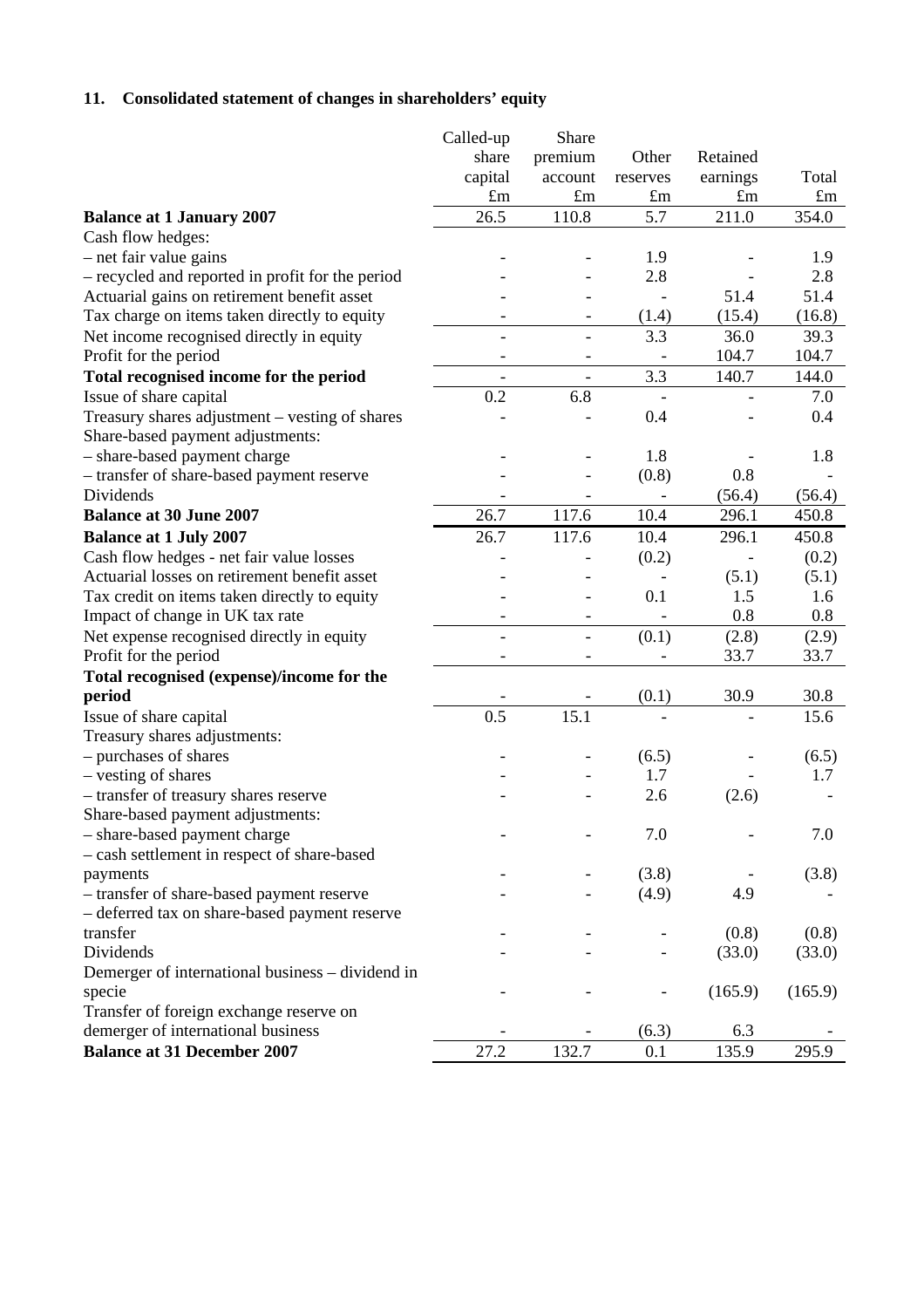## **11. Consolidated statement of changes in shareholders' equity (continued)**

|                                                | Called-up                    | Share                    |             |             |             |
|------------------------------------------------|------------------------------|--------------------------|-------------|-------------|-------------|
|                                                | share                        | premium                  | Other       | Retained    |             |
|                                                | capital                      | account                  | reserves    | earnings    | Total       |
|                                                | $\pounds$ m                  | $\pounds$ m              | $\pounds$ m | $\pounds$ m | $\pounds$ m |
| <b>Balance at 1 January 2008</b>               | 27.2                         | 132.7                    | 0.1         | 135.9       | 295.9       |
| $Cash flow hedges - net fair value gains$      | $\qquad \qquad \blacksquare$ |                          | 11.2        |             | 11.2        |
| Actuarial losses on retirement benefit asset   |                              |                          |             | (6.5)       | (6.5)       |
| Tax (charge)/credit on items taken directly to |                              |                          |             |             |             |
| equity                                         |                              | $\overline{\phantom{0}}$ | (3.1)       | 1.8         | (1.3)       |
| Net income/(expense) recognised directly in    |                              |                          |             |             |             |
| equity                                         |                              |                          | 8.1         | (4.7)       | 3.4         |
| Profit for the period                          |                              |                          |             | 36.7        | 36.7        |
| Total recognised income for the period         |                              |                          | 8.1         | 32.0        | 40.1        |
| Issue of share capital                         |                              | 0.3                      |             |             | 0.3         |
| Treasury shares adjustment – purchases of own  |                              |                          |             |             |             |
| shares                                         |                              |                          | (8.7)       |             | (8.7)       |
| Share-based payment adjustment – share-based   |                              |                          |             |             |             |
| payment charge                                 |                              |                          | 2.7         |             | 2.7         |
| Dividends                                      |                              |                          |             | (50.0)      | (50.0)      |
| <b>Balance at 30 June 2008</b>                 | 27.2                         | 133.0                    | 2.2         | 117.9       | 280.3       |

## **12. Seasonality**

The group's peak period of lending to customers is in the lead up to the Easter holidays in the first half of each financial year and then more significantly in the lead up to Christmas in the second half of the financial year. Accordingly, in 2007 approximately 60% of Home Credit loans issued by the Consumer Credit Division were made in the second half of the financial year and the group's peak borrowing requirement arose in December. In addition, the group's accounting policies relating to revenue and impairment are an important influence on the recognition of the group's profit between the first and second halves of the financial year. The interest income earned from loans and receivables is spread on an effective yield basis over the contractual term of the group's loans and receivables resulting in revenue being split broadly evenly between the first and second halves of the financial year, notwithstanding that the larger proportion of credit is issued in the second half of the financial year. The accounting policy relating to the impairment of customer receivables requires impairments to be made only when there is objective evidence of impairment of a customer balance, such as a missed payment. This results in the group's largest impairment charges arising early in each financial year when customers default on loans they received in the lead up to Christmas. Accordingly, the impairment charge is typically higher in the first half of the financial year. In 2007, the first half impairment charge in the Consumer Credit Division represented approximately 60% of the full year impairment charge.

The analysis set out above relates to the Consumer Credit Division only. Vanquis Bank is still in a rapid growth phase and at this stage of its development the influence of its rapid growth has a much more significant influence on the profits reported by the business during the financial year than the underlying seasonality.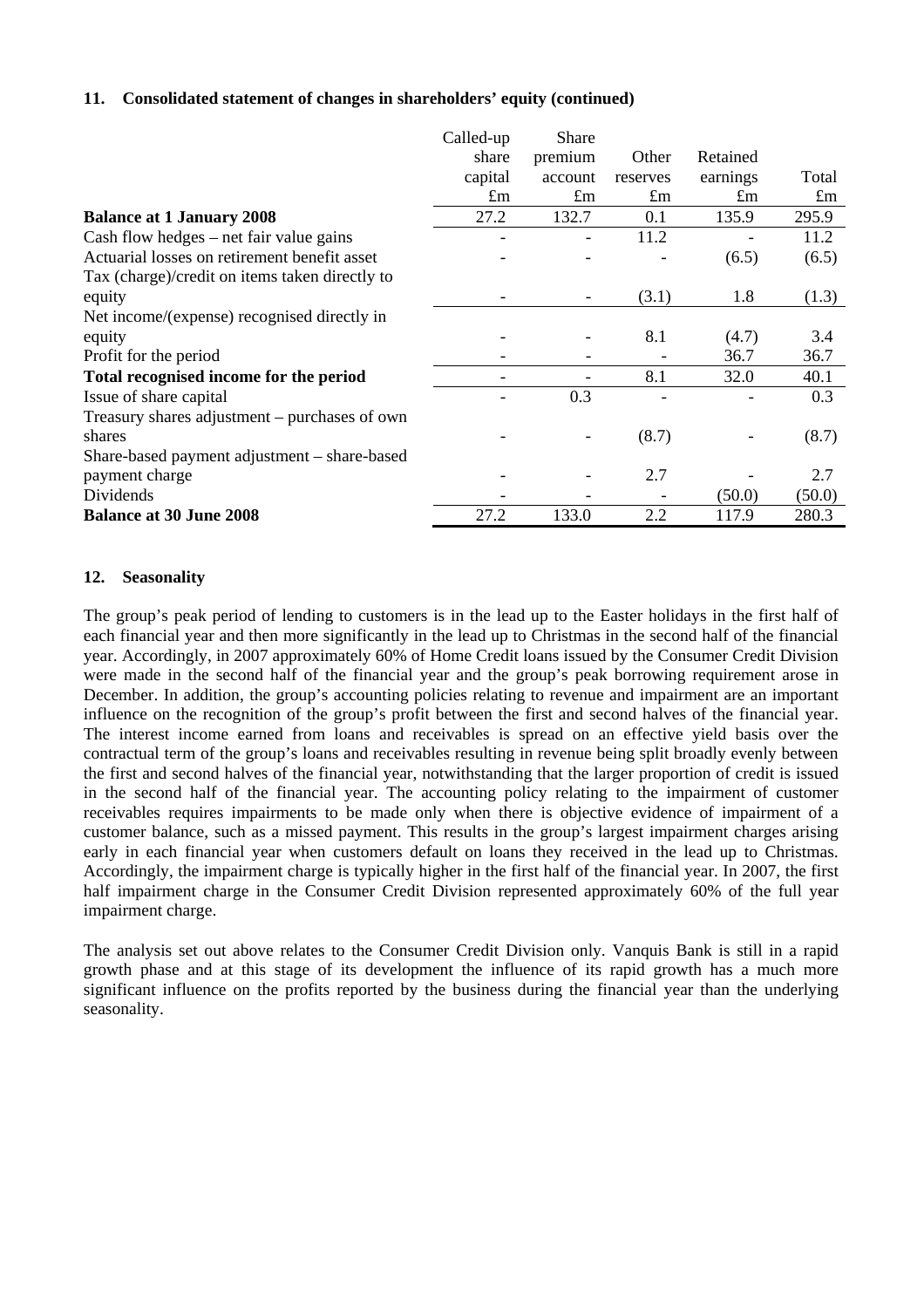### **Statement of directors' responsibilities**

The directors confirm that the condensed consolidated interim financial information has been prepared in accordance with IAS 34 as adopted by the European Union, and that the interim management report includes a fair review of the information required by DTR 4.2.7 and DTR 4.2.8, namely:

- An indication of important events that have occurred during the first six months of the financial year and their impact on the condensed consolidated interim financial information, and a description of the principal risks and uncertainties for the remaining six months of the financial year; and
- Material related party transactions that have occurred in the first six months of the financial year and any material changes in the related party transactions described in the last annual report and financial statements.

The directors of Provident Financial plc are listed in the 2007 Annual Report and Financial Statements. There have been no changes in directors during the six months ended 30 June 2008.

By order of the board

Peter Crook – Chief Executive **Andrew Fisher – Finance Director** 

30 July 2008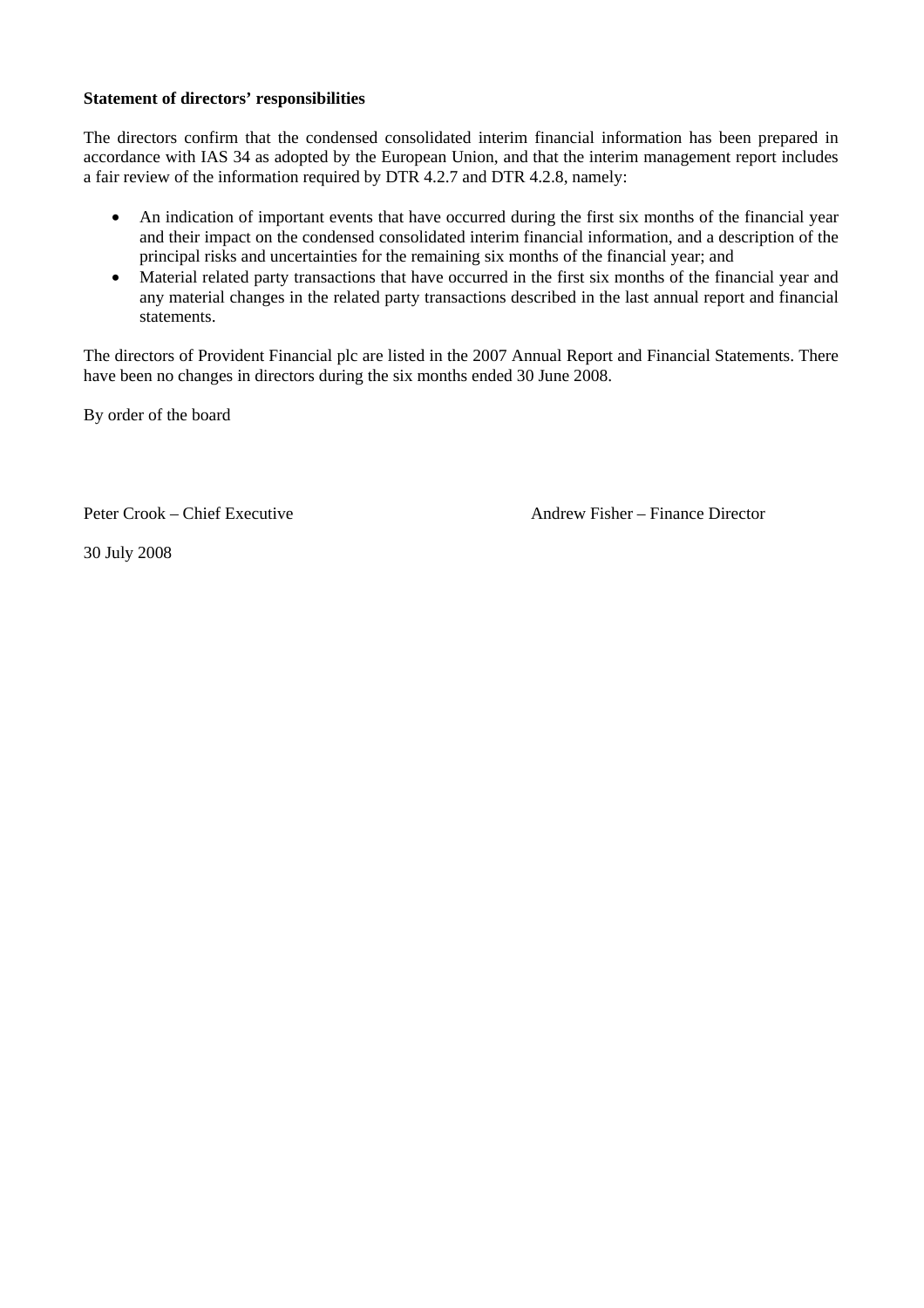#### **Auditors' review report**

#### **Independent review report to Provident Financial plc**

#### **Introduction**

We have been engaged by the company to review the condensed consolidated interim financial information in the interim report for the six months ended 30 June 2008, which comprises the consolidated income statement, the consolidated statement of recognised income and expense, the consolidated balance sheet, the consolidated cash flow statement and related notes. We have read the other information contained in the interim report and considered whether it contains any apparent misstatements or material inconsistencies with the information in the condensed consolidated interim financial information.

#### **Directors' responsibilities**

The interim report is the responsibility of, and has been approved by, the directors. The directors are responsible for preparing the interim report in accordance with the Disclosure and Transparency Rules of the United Kingdom's Financial Services Authority.

As disclosed in note 2, the annual financial statements of the group are prepared in accordance with IFRSs as adopted by the European Union. The condensed consolidated interim financial information included in this interim report has been prepared in accordance with International Accounting Standard 34, 'Interim Financial Reporting', as adopted by the European Union.

#### **Our responsibility**

Our responsibility is to express to the company a conclusion on the condensed consolidated interim financial information in the interim report based on our review. This report, including the conclusion, has been prepared for and only for the company for the purpose of the Disclosure and Transparency Rules of the Financial Services Authority and for no other purpose. We do not, in producing this report, accept or assume responsibility for any other purpose or to any other person to whom this report is shown or into whose hands it may come save where expressly agreed by our prior consent in writing.

## **Scope of review**

We conducted our review in accordance with International Standard on Review Engagements (UK and Ireland) 2410, 'Review of Interim Financial Information Performed by the Independent Auditor of the Entity' issued by the Auditing Practices Board for use in the United Kingdom. A review of interim financial information consists of making enquiries, primarily of persons responsible for financial and accounting matters, and applying analytical and other review procedures. A review is substantially less in scope than an audit conducted in accordance with International Standards on Auditing (UK and Ireland) and consequently does not enable us to obtain assurance that we would become aware of all significant matters that might be identified in an audit. Accordingly, we do not express an audit opinion.

#### **Conclusion**

Based on our review, nothing has come to our attention that causes us to believe that the condensed consolidated interim financial information in the interim report for the six months ended 30 June 2008 is not prepared, in all material respects, in accordance with International Accounting Standard 34 as adopted by the European Union and the Disclosure and Transparency Rules of the United Kingdom's Financial Services Authority.

**PricewaterhouseCoopers LLP**  Chartered Accountants Leeds

30 July 2008